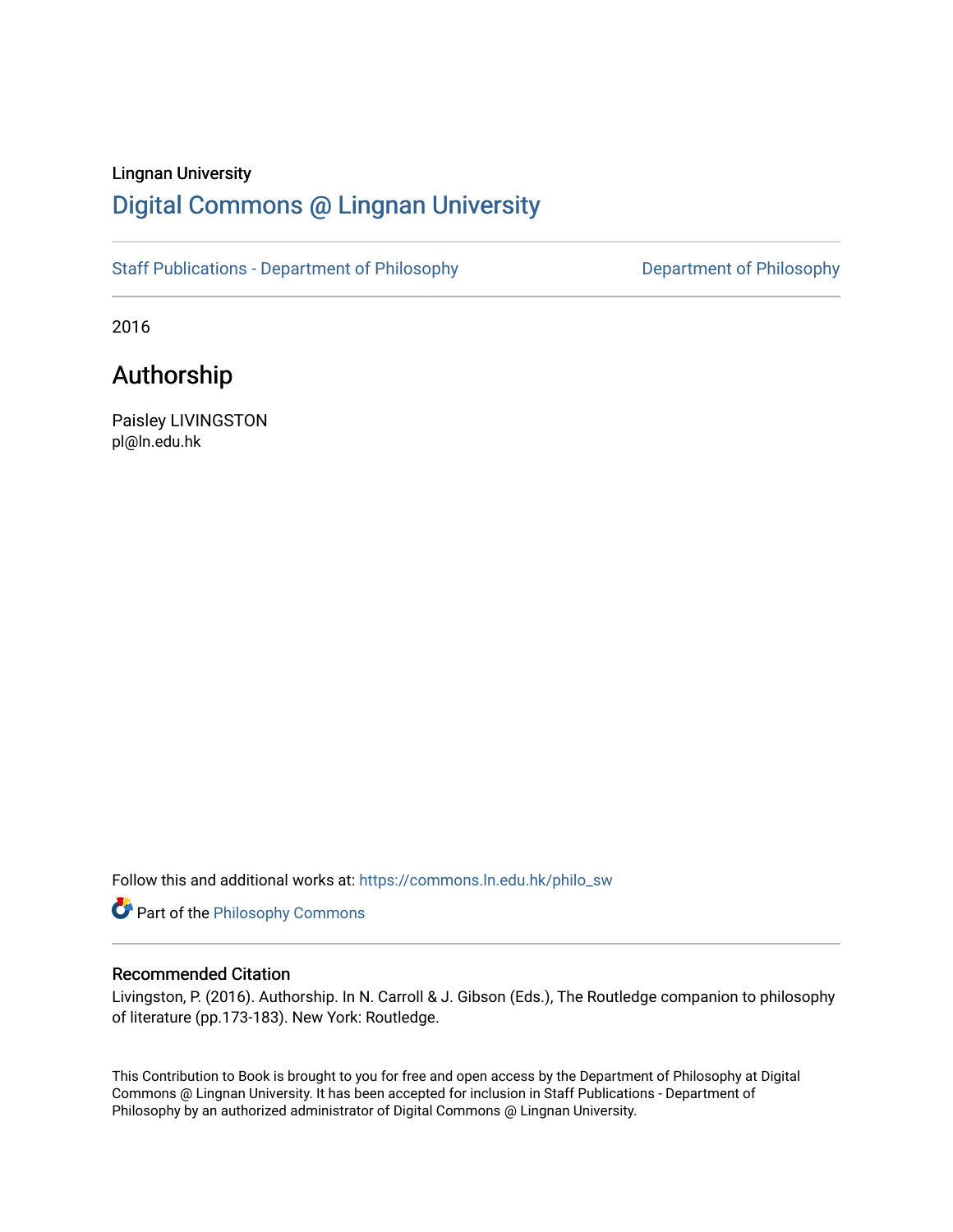## Authorship

What is authorship? How are answers to that question related to ideas about the understanding, interpretation, or appreciation of literary works? In what follows I provide a selective survey of the voluminous literature on these divisive questions, offer criticisms of some influential theories, and present an alternative.

#### Two Conceptions of Authorship

It is often thought that creating or making a literary work is both necessary and sufficient to being that work's author. Authorship, then, amounts to performing certain kinds of actions, such as composing a song, writing the text of a poem or novel, and deciding when the work has been completed. It is generally acknowledged that such work-constitutive actions can be performed either by an individual or by two or more collaborating persons.

In many nations these basic ideas about authorship have been codified in legislation designed to protect not only intellectual property but the "moral rights" of authors, such as the right to control the conditions under which one's work is made public. German law, for example, rules that "Urheber ist der Schöpfer des Werkes" [The author is the creator of the work] (Adeney, p. 230). Many nations have similar legislation, including clauses recognizing coauthorship (for informative surveys, see Davies and Garnett 2010, and Rajan 2011).

Various philosophers and literary theorists have, however, contended that this notion of authorship is inadequate. They claim that to read a text as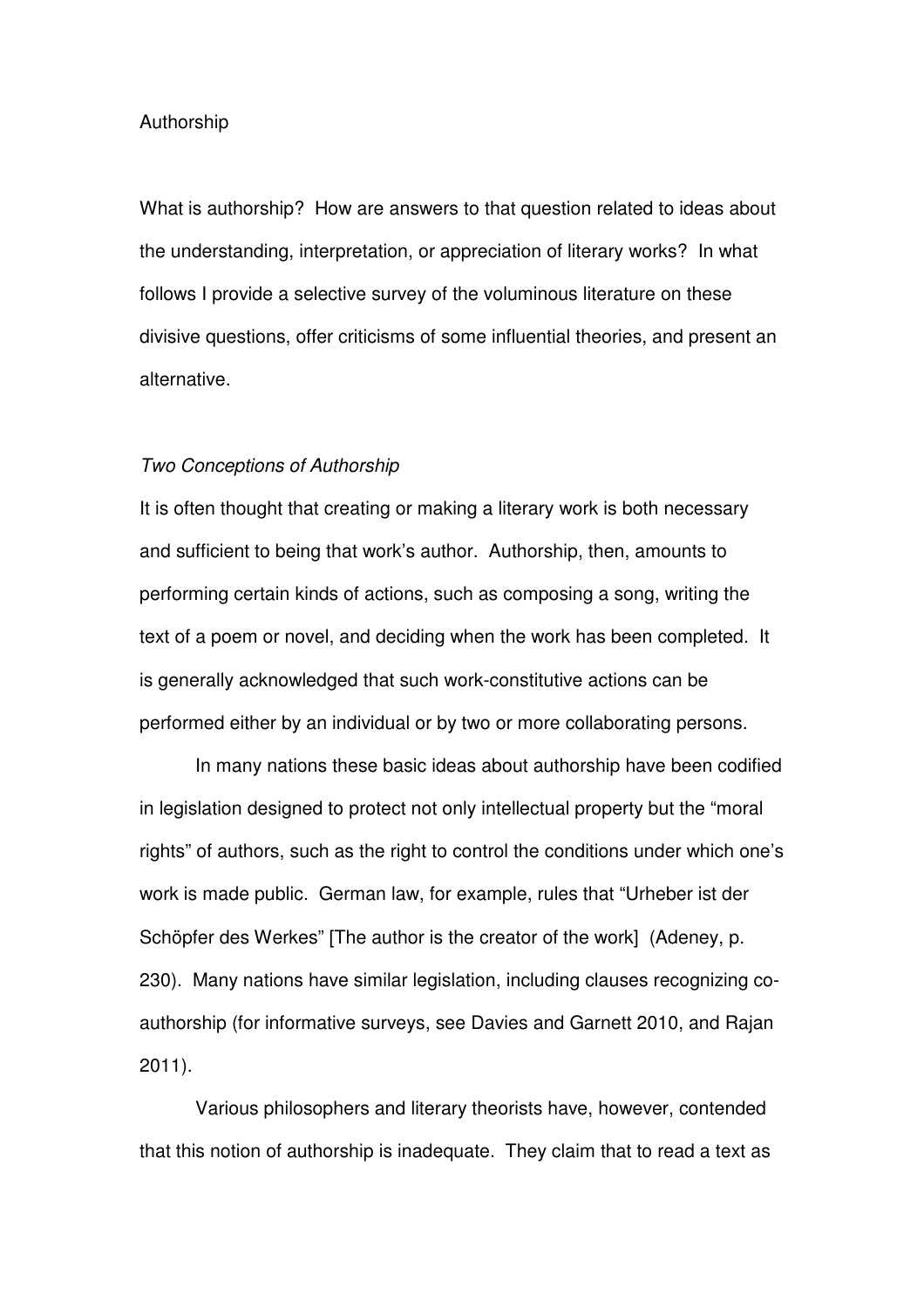authored by someone, or to identify and think of someone as an author, is to accept—usually unwittingly—various ideological assumptions. The ideology of authorship, they claim, blinds people to the fact that different social formations have different conceptions and practices related to discourse. The modern European system of authorship does not discover or refer to an essence, but is a contingent social construction. As one philosopher puts this prevalent thesis, "all authorship is constructed, assigned, and developed; there is no such thing as a given or natural, non-constructed author" (Morgan 1988, p. 354). Authorship is said, more specifically, to involve the attribution of authorship by readers or other representatives of the literary institution or system. Authorship is therefore not equivalent to simply writing, composing, or creating a work.

For shorthand we may refer to the two contrasting approaches evoked above as the 'causal' and 'attributionist' conceptions of authorship. According to the causal conception, authorship is reducible to the actions that proximately cause a work to be created. According to the attributionist conception, the writer's or speaker's contributions are insufficient to constitute authorship. Instead, something more—something on the side of the work's reception—is required, beginning with a system of authorial attributions.

## Foucault's Attributionist Conception

The single most influential example of the attributionist approach is Michel Foucault's oft-cited (1969) lecture, "Qu'est-ce qu'un auteur?" A thorough analysis of the published version of this lecture cannot be provided here, but aspects of Foucault's position will be discussed in some detail since they are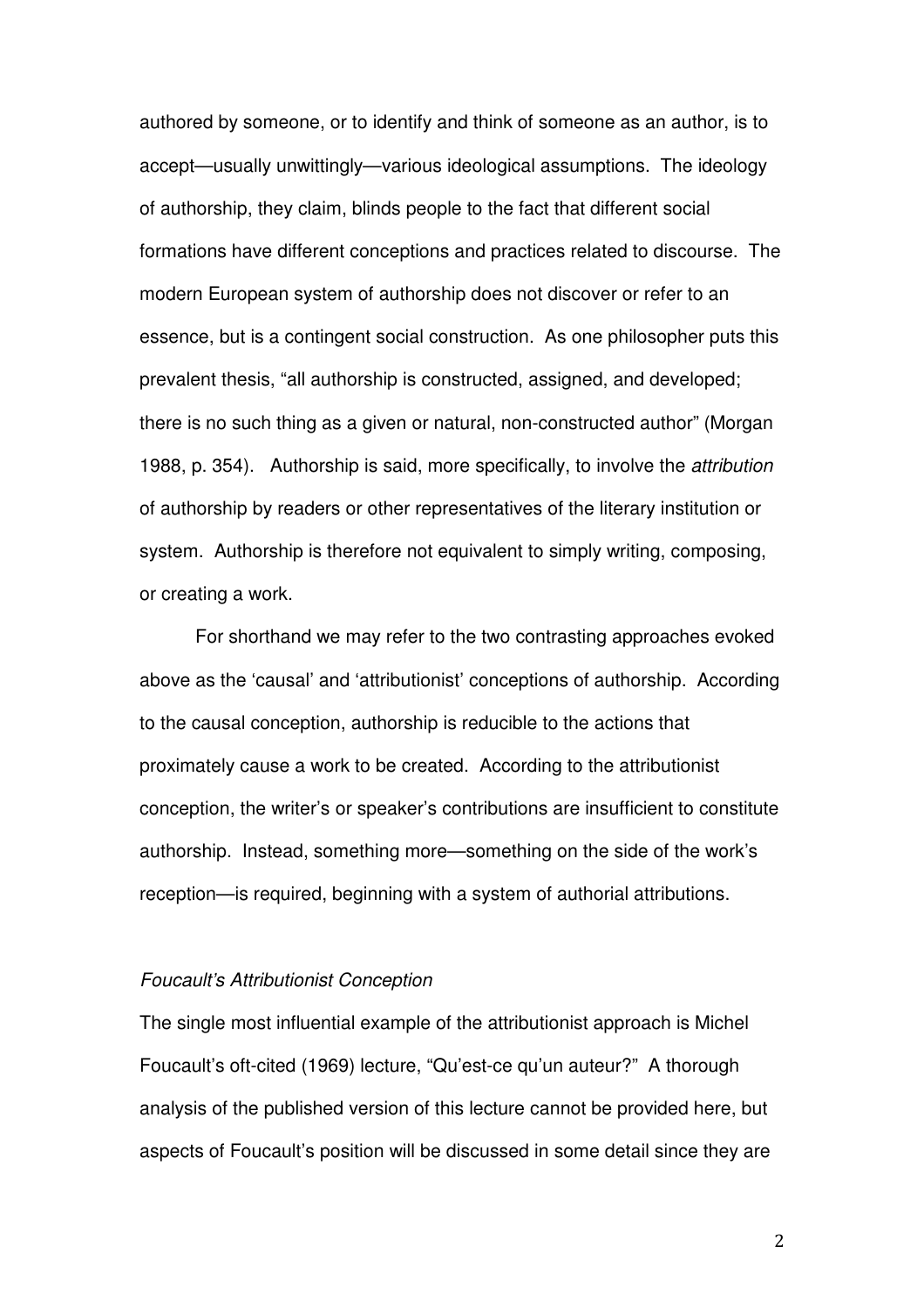crucial to an understanding of the contemporary literature on authorship (for additional remarks, see Merquior 1985, Hendricks 2002, Livingston 2005).

Foucault explicitly draws a distinction between the writer [le rédacteur] and the author or 'author-function'. He claims that in some discourses (his examples being a personal letter, graffiti on a wall, and a legal document), there is a writer but not an author, whereas various literary, philosophical, and other discourses have both a writer and an author. The motivation for this distinction becomes clear in the following passage:

Third characteristic of this author-function. We no doubt try to give a realistic status to this figment of our minds [être de raison]. This would be something within the individual, a "deep" instance, a "creative" power, a "project," the originary locus of writing. But in fact, those aspects of the individual that are designated as author (or which make an individual an author) are only our projection, in more or less psychological terms, of the treatment to which we subject texts, the comparisons we draw, the traits that we establish as pertinent, the continuities that we recognize, the exclusions that we practice. All these operations vary according to periods, and to types of discourse (1994 [1969]: 801).

The published English and German translations of Foucault's essay get one part of this passage quite wrong. Foucault's 'être de raison' is mistranslated as 'a rational being', 'ein Vernunftwesen', 'a rational entity', and even as a 'being of reason', whereas in fact the expression in French means 'a figment of thought', or more colloquially, a figment of the imagination.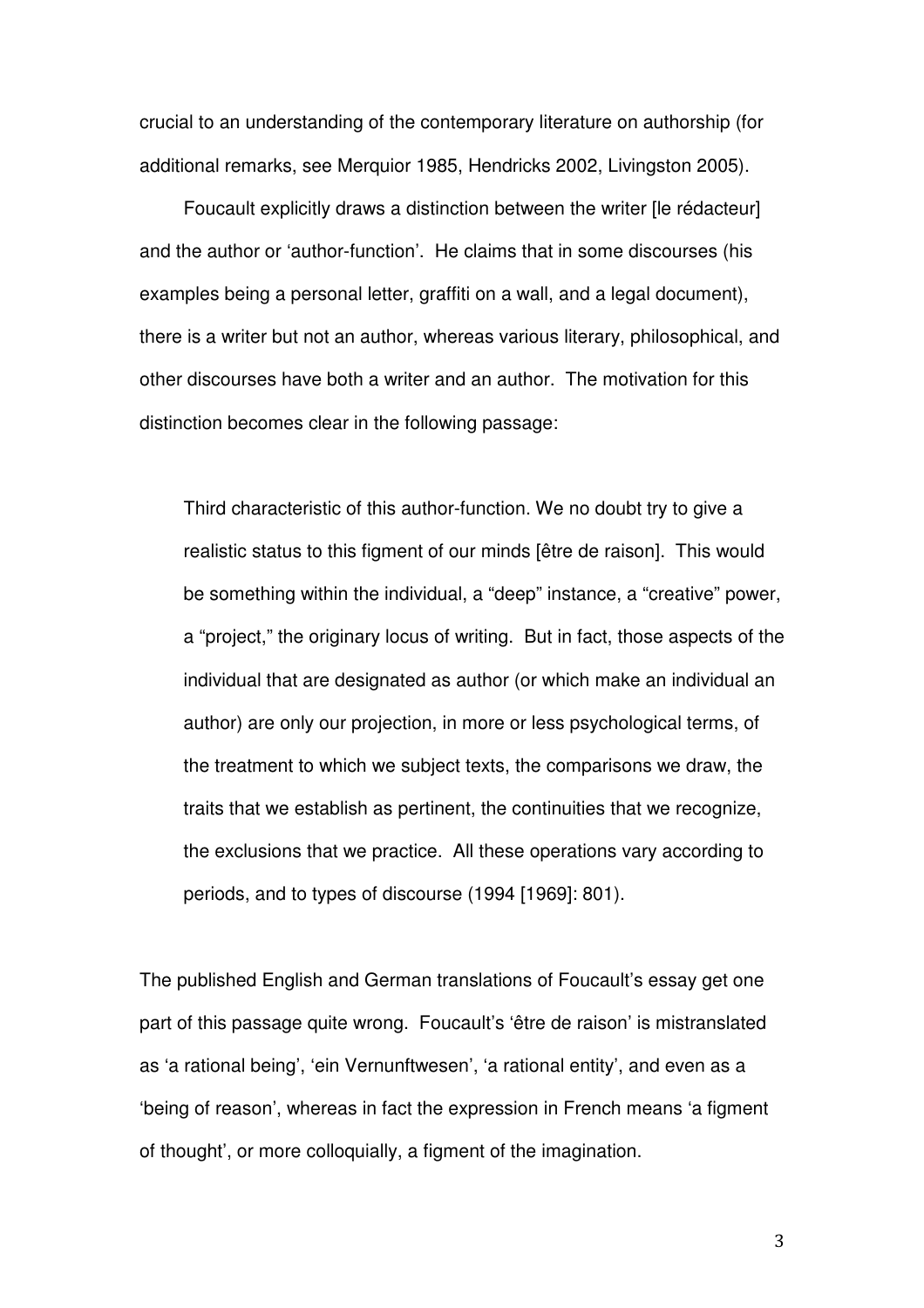In the transcription of the discussion that took place after Foucault's talk, Foucault is reported as twice denying that he had asserted that the author does not exist (p. 817). He presumably meant that he allowed that the author exists qua writer, or again that the author-function exists qua mode of reading and attribution in a given discursive formation. What does not exist, according to Foucault, is an author tout court. Foucault sometimes misleadingly said or wrote 'auteur' when he meant 'la fonction auteur' (e.g. when he said a personal letter has no author), but in the discussion he clearly asserted that his goal was to analyse the function within which something like an author could exist" ["J'analysais la fonction à l'intérieur de laquelle quelque chose comme un auteur pouvait exister"] (p. 818).

In the passage cited above, Foucault explicitly espouses a strong historicist thesis about authorship, declaring that the author-constitutive operations vary with regard to periods and kinds of discourse. He somewhat puzzlingly adds: "Yet one can find through time a certain invariance in the rules of the construction of the author" [Pourtant, on peut retrouver à travers le temps un certain invariant dans les règles de construction de l'auteur] (p. 801). In an attempt to flesh out this claim, Foucault turns to Jerome's De Viris Illustribus [On Illustrious Men] (329-3 CE) and attributes to Jerome the following four criteria of authorial attribution:

- (1) a constant level of value
- (2) conceptual or theoretical coherence
- (3) stylistic unity
- (4) a single historical location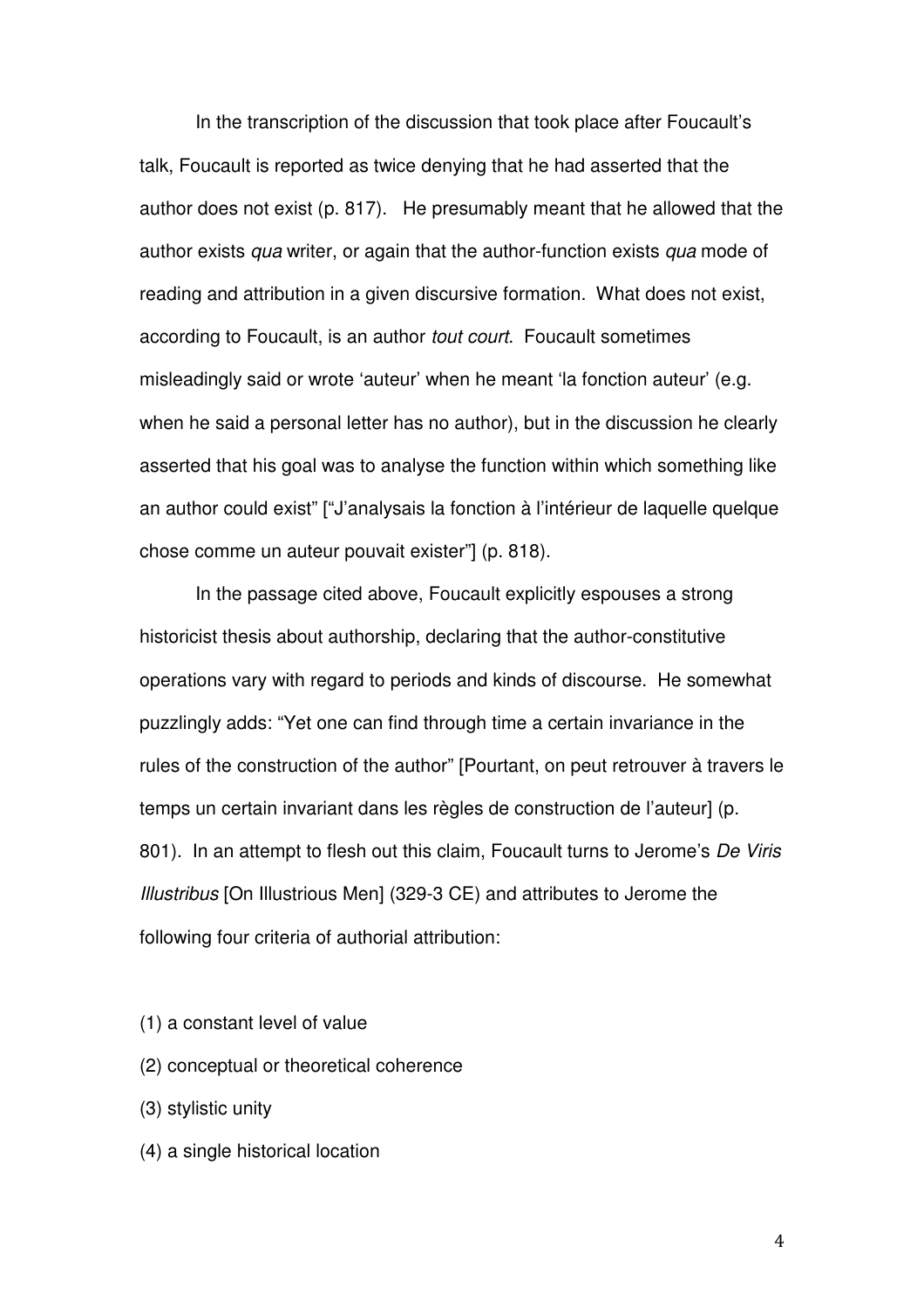In the literature on Foucault and authorship, these comments about Jerome are either endorsed (e.g. During 1992, p. 122), or left unmentioned. Foucault's claims in this passage are, however, highly dubious. De Viris illustribus is a fairly brief bibliographical catalogue of works by 135 early Christian authors. It contains no explicit generalizations about the conditions on authorial attribution. Moreover, some of Jerome's specific attributions flatly contradict the general criteria Foucault has attributed to Jerome. For example, Jerome attributes the Epistle to the Hebrews to Paul while remarking that its style is quite different from that of other letters that are to be attributed to Paul. This overtly contradicts criterion (3). Jerome allows that works by Plato and Philo exhibit a very great similarity of both style and substance, but he cites a Greek proverb to the effect that either Philo platonized or Plato philonized. Since Plato wrote long before Philo did, only the former option could be correct. Here Jerome's remarks could be taken to imply that a causal condition on authorship can trump Foucault's criteria (1)- (3). Jerome's actual attributions suggest that he recognized that the works firmly attributed to a single author can be written at different times and places and manifest strikingly different styles, attitudes, and levels of literary or other value. Were one to reconstruct a theory of attribution based on Jerome's particular judgements, the result would at best be that the four "criteria" listed by Foucault may be included alongside many other fallible indicators of authorship.

## The History of Authorship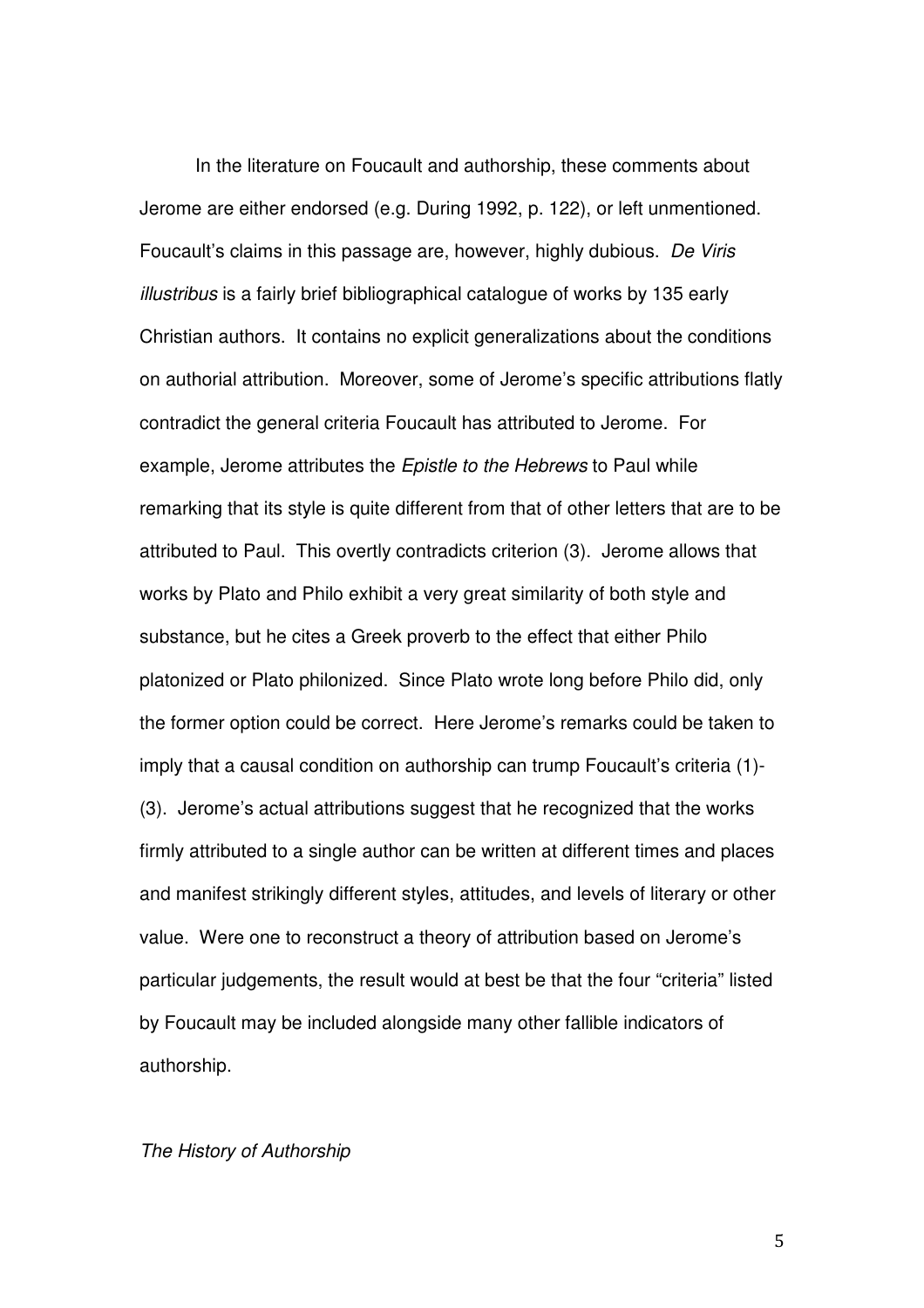Many literary theorists and scholars have relied upon on Marxist assumptions in framing their claims about the historical emergence of the author-function. Economic factors are in the driver's seat, followed up by legal constructions and the other rationalizations and devices of bourgeois ideology. In some of the influential accounts that crop up in film and literary theory, a large population of critics and readers—the victims of bourgeois ideology—are said to have had astoundingly implausible beliefs about The Author. A key source here is the straw man operation provocatively undertaken by Roland Barthes in his influential (1968) essay, "La mort de l'auteur." Barthes conjures up the specter of an essentially solitary and sovereign figure, a masterful and selfconscious "Author-God" whose intention unilaterally determines the meaning of a unique and profoundly original œuvre. To escape from the shackles of absolute intentionalism, the reader must severe the ideological bond between text and the Author, the assumption being that it is somehow impossible for a reader operating within the modern author-functional regime to explore the unintended meanings and significance of a texts while recognizing that they were written by fallible, more or less skillful human beings.

Some literary theorists continue to applaud Barthes' critique of the Author-God. For example, Andrew Bennett writes that the Author-God conception is the apt target of "the most powerful explanatory discourses of our, of contemporary, culture," namely, Marxism and psychoanalysis, which are to be credited with having revealed the human-all-too-human author to have an unconscious and to be determined by capitalist conditions (2005, pp. 7-8). Other literary theorists (Burke 1992, Gallop 2011) have noted that Barthes himself announced a kind of "friendly" return of the author some three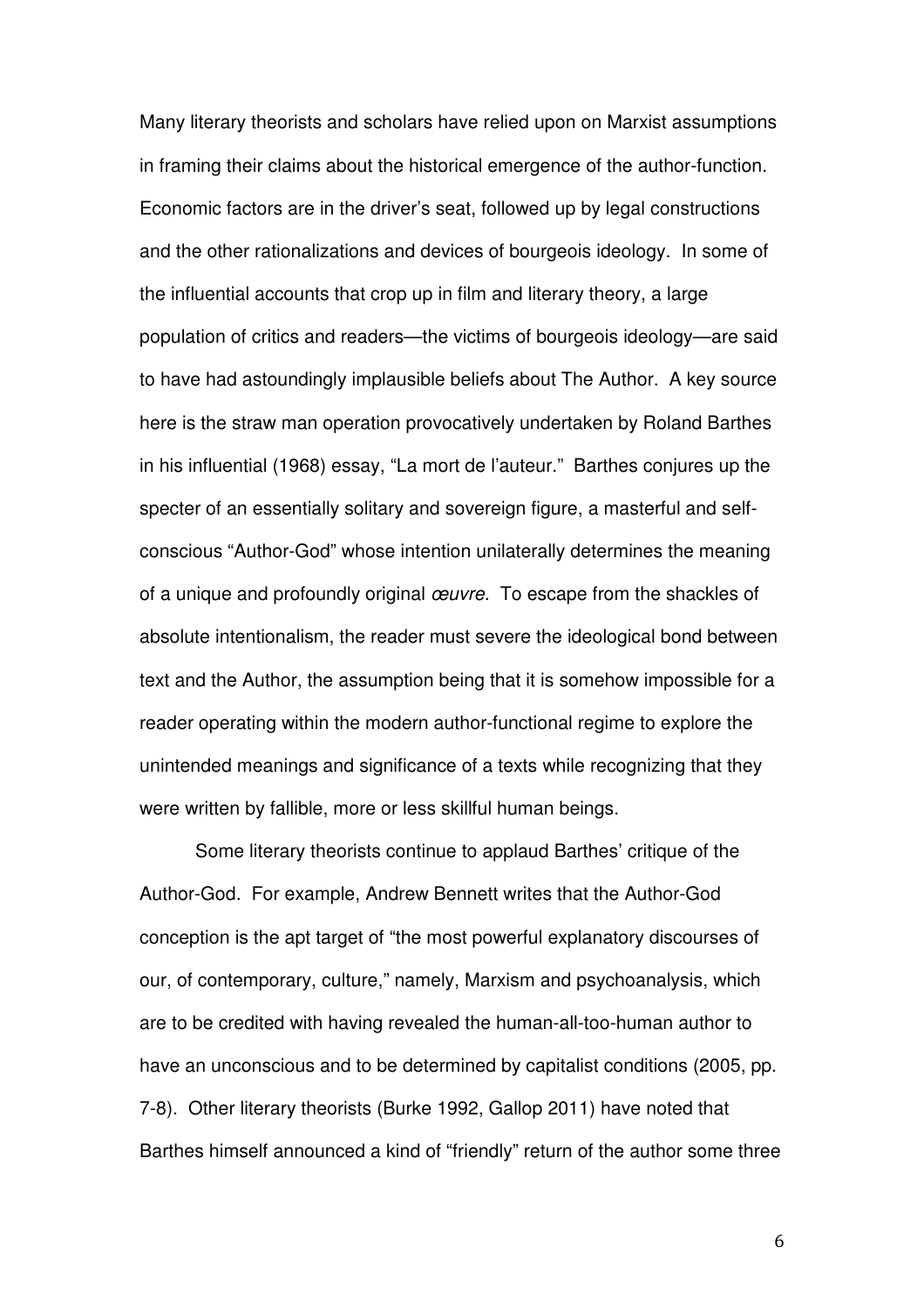years after the publication of the original French text of "The Death of the Author."

Foucault notoriously linked the author-function's emergence to that of a legal system of ownership that was supposedly established "towards the end of the eighteenth and beginning of the nineteenth century" (p. 799). This is a strikingly misleading claim about the complex legal history pertaining to authorship (for relevant evidence, see Ardeney 2008). Although the view has many defenders (e.g. Rose 1993, Woodmansee 1984), it is highly controversial to yoke the emergence of "the" hegemonic author-function to intellectual property legislation, such as the 1710 Statute of Anne in England. That Foucault's historical conjectures are highly inaccurate has been argued by many commentators, including Lamarque (1990), Saunders (1992), Chartier (1992, 2003), Abrams (1995), and Kimmelman (1996). By far the most extensive source on this topic is Vickers' (2002). Vickers amasses evidence in support of the conclusion that "The author emerged as a professional writer in the sixth century BC, and many of the attributes that we associate with authorship—a sense of individual identity, in style, attitude, literary structure; a hatred of plagiarism; a respected role in society—were already found in abundance in Greco-Roman antiquity" (2002, p. 527; for a feeble attempt to brush aside Vicker's argument, see Maley 2010, pp. 34-35, who implausibly contends that Vickers should accept Foucault's views because Vickers holds that Shakespeare co-authored some plays).

 The idea that a radically distinct author function appeared in Europe sometime between the 17<sup>th</sup> and the 20<sup>h</sup> century discounts longstanding and recurrent aspects of authorship. Very basic practices of authorial attribution,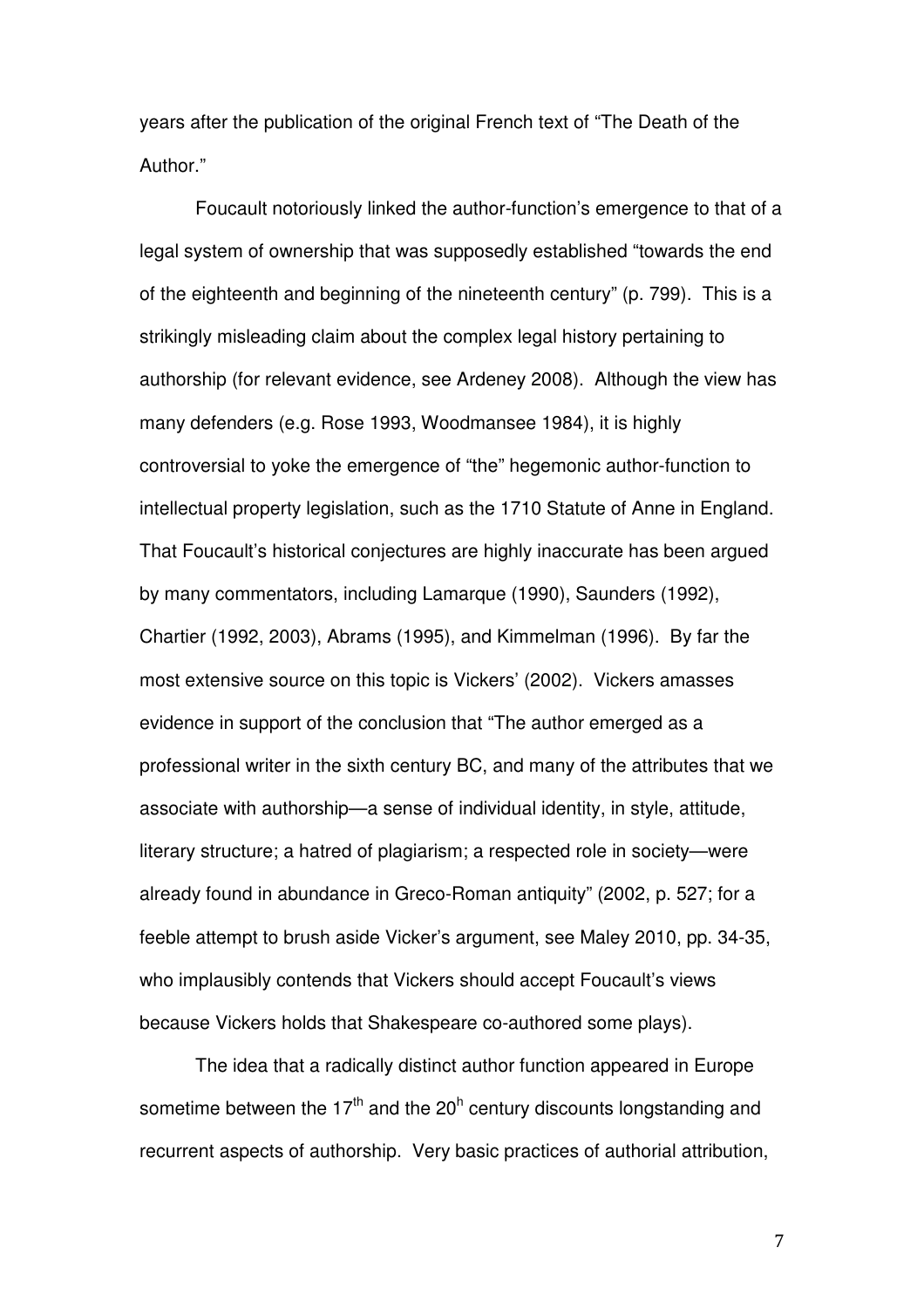starting with the identification, praising and blaming of the artifex or maker, had already emerged in earlier periods and so should not be identified as the unique product of a modern European economic, legal, and ideological formation. Such evidence includes the sillyboi identifying the names of authors and titles on ancient scrolls; records of Greek literary competitions identifying the names of the competing authors; authorial self-identifications figuring within ancient texts from a wide variety of ancient cultures, including Egyptian wisdom texts; Aristotle-inspired, author-centered models of literary explanation in the medieval period (Minnis 1988); and multiple complaints about plagiarism written in the absence of intellectual property legislation (Ziegler 1950).

Perhaps Foucault was wrong about the historical specifics but right more generally in promoting a historicist and attributionist approach to authorship. Could such an account of authorship in ancient contexts be developed? An apparent example is Alexander Beecroft's (2010) comparative study of authorship in ancient Greece and China. As far as Beecroft's explicit definition of 'authorship' is concerned, he would appear to be a thoroughgoing attributionist:

> Authorship is a property ascribed to a literary text. It reflects an attempt to ground and contextualize that text by assigning its composition and/or performance to a specific individual, real or hypothetical, and the narrative representation of that composition and/or performance constitutes a major category of evidence concerning authorship (2010, p. 16).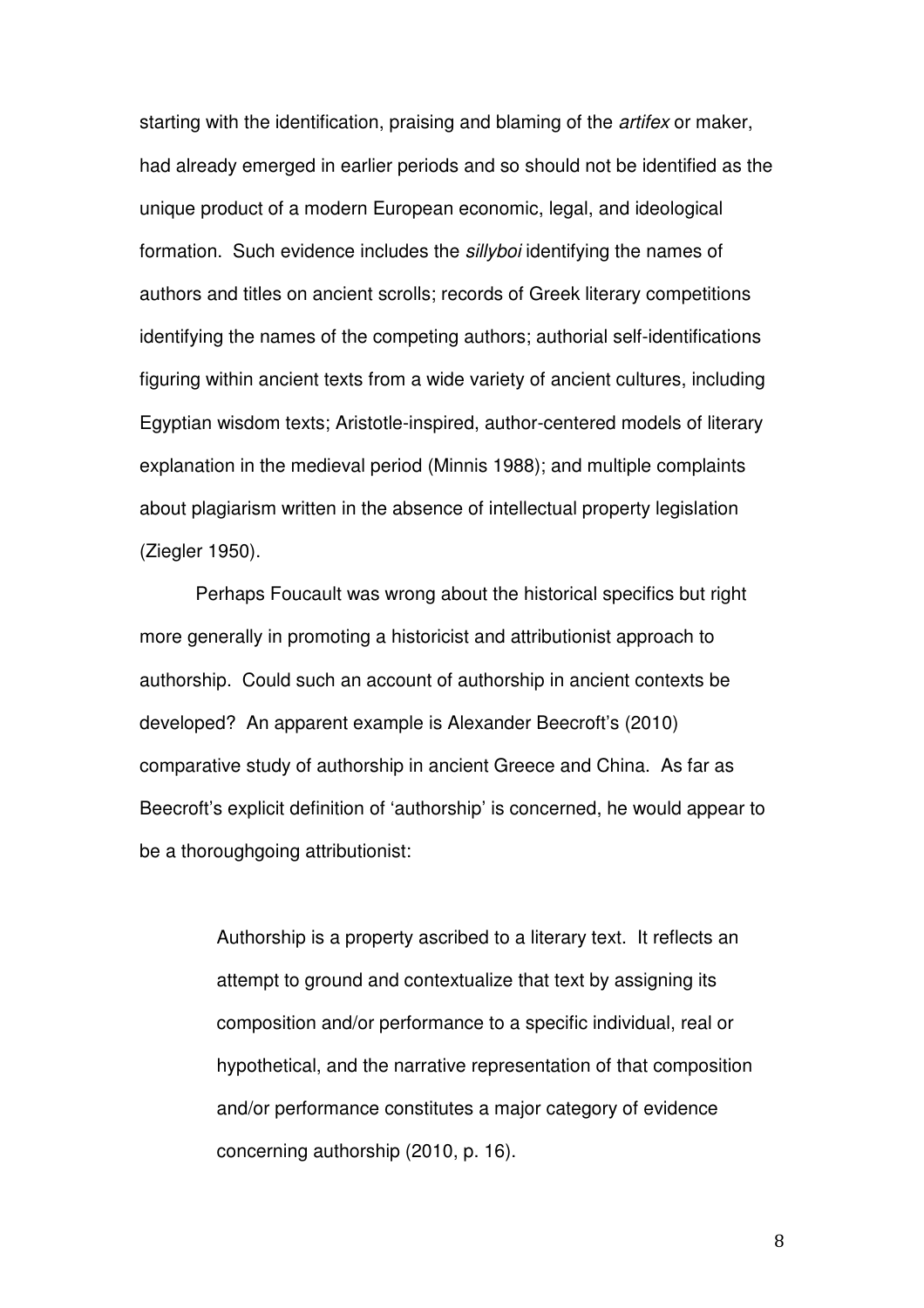Beecroft's attributionist definition of authorship finds a good part of its motivation in the poverty of evidence we have about the actual origins of the ancient texts he discusses. Attributions of authorship, especially those presented in texts, can be studied in cases where we lack other evidence about the actual writing or composition of the texts. It would appear, however, that Beecroft also works with a causal conception of authorship distinct from the attributionist one cited above. For example, in his discussion of Liji [The Record of Rites] he comments that "We cannot be certain of its dating or authorship" (2010, p. 42). This remark makes good sense as a prudent expression of uncertainty with regard to the identity of the writer and the time of writing, but cannot be charitably read as a confession of ignorance about the long history of conjectures regarding the authorship of this important source for the Confucian tradition.

 I turn now to some additional reasons why a coherent and sufficiently comprehensive attributionist account of authorship is not to be had.

## Objections to Attributionist Conceptions of Authorship

At first glance, some of the influential attributionist accounts would appear to correspond to the following basic schema, where the description on the right hand side of the equation is supposed to provide an explication or clarification of the left hand side:

Authorship = the authorship of work W is attributed to S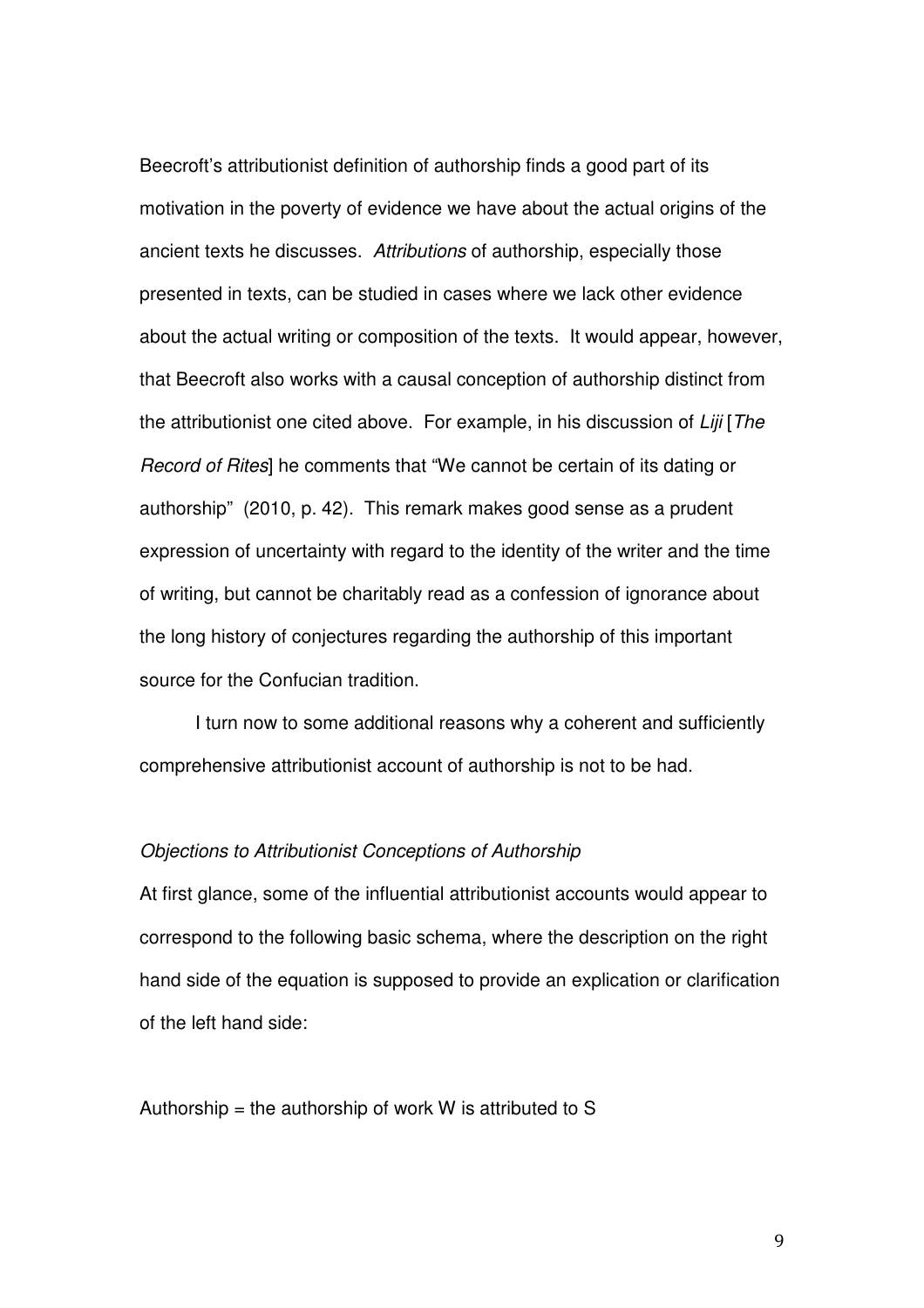As the term 'authorship' appears on both the right and left hand sides, the explication suffers from a molièresque circularity: one must already know what 'authorship' means if one is to make sense of what is said on the right hand side. One step towards a solution of this problem is to identify two different senses of 'authorship' figuring on the two sides of the equation, as in:

Authorship<sub>sense one</sub> = the authorship<sub>sense two</sub> of work W is attributed to S

In literary theory, the sense of authorship figuring on the right hand side of the equation is usually the wrongheaded ideology of Authorship that the authorfunction theorist attributes to other attributors, as in Foucault's potted account of Jerome's attributional principles, or the Barthesian evocation of Romantic ideas about the Author-God. So we are invited to understand 'authorship' as a term that refers to the range of cases where a wrong-headed idea of authorship is applied. Such an explication purports to provide a sociohistorical debunking of the author function or ideology.

A more appealing version of the attributionist scheme introduces a causal notion of authorship into the right hand side of the equation: authorship, then, is explicated as the attribution of work creation or production. This would appear to make the explication compatible with the tempting idea that making or creating a work does after all have something to do with its authorship. Yet anyone who is inclined to think of authorship as the making of works may still find this explication highly counterintuitive: does authorship require attribution? Are there no created works that remain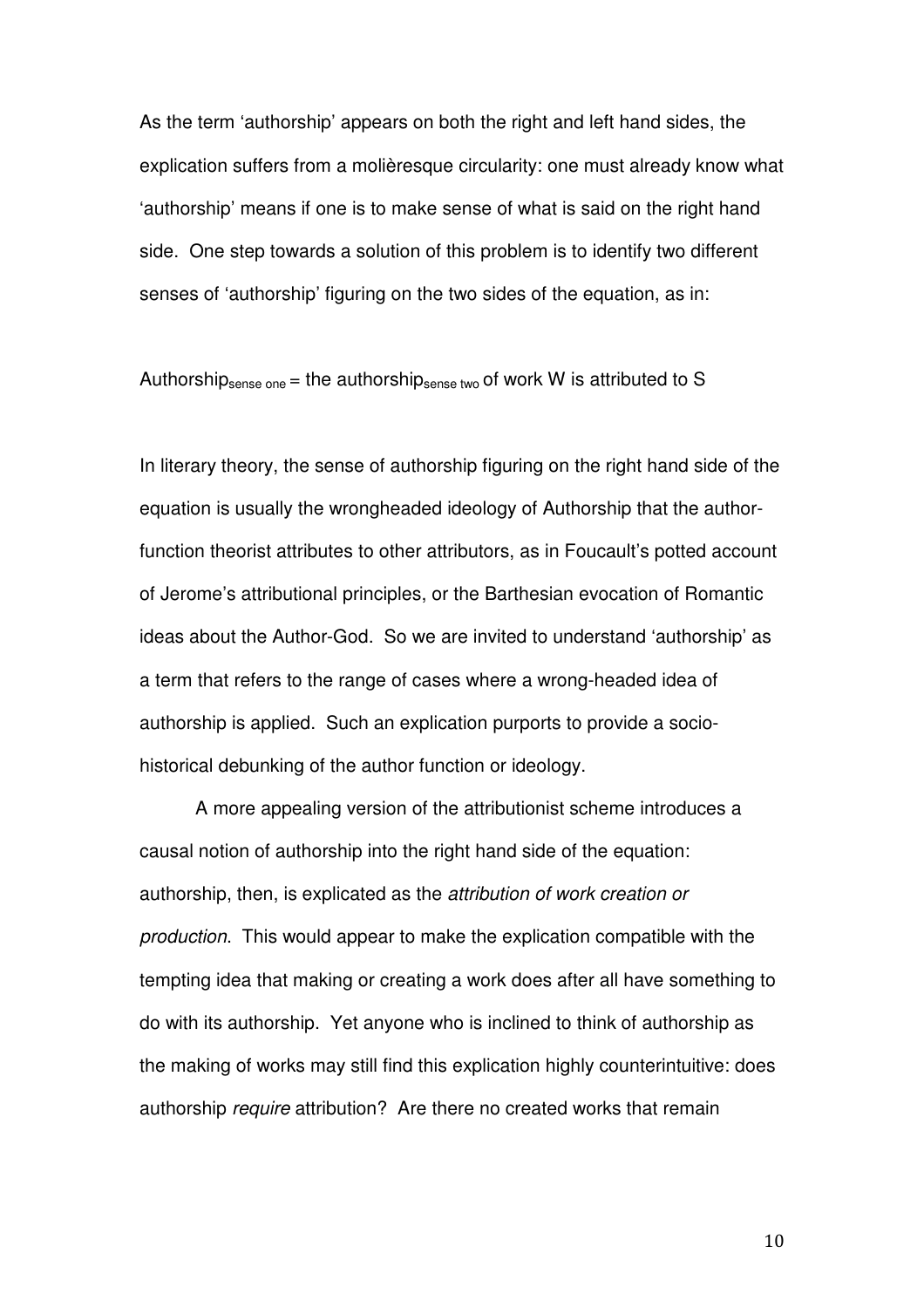unpublished? Are there no works the authors of which were never identified? How did the system of authorship ever get started?

It is especially hard to see how an attributionist conception of authorship can account for an important category of cases, namely, those where an attribution of authorship does not identify all and only those who composed or wrote the work (where writing a work can be a joint action performed by two or more persons or something done by a single agent). More specifically, we ought to be on the lookout for:

Ghost authorship: cases where a work has been created by someone to whom authorship is not attributed; and

Gift authorship and forgeries: cases where a work is attributed to someone who did not actually create it.

It is important to espouse an account of authorship that allows us to say that such cases involve *incorrect* attributions and that these attributions are incorrect because they do not successfully track the action of authoring performed in the making of a given item. In a type of case that is often complained about in discussions of the social dimensions of contemporary science (e.g. Lawrence 2003, Kwok 2005), the prestigious and powerful head of a lab does not do any of the intellectual work and does not write up the results, but puts his name on the list of authors. Although he did not perform the requisite actions, he wrongly claims credit for being one of the authors. In literary contexts relevant cases include plagiarism, forgeries, and the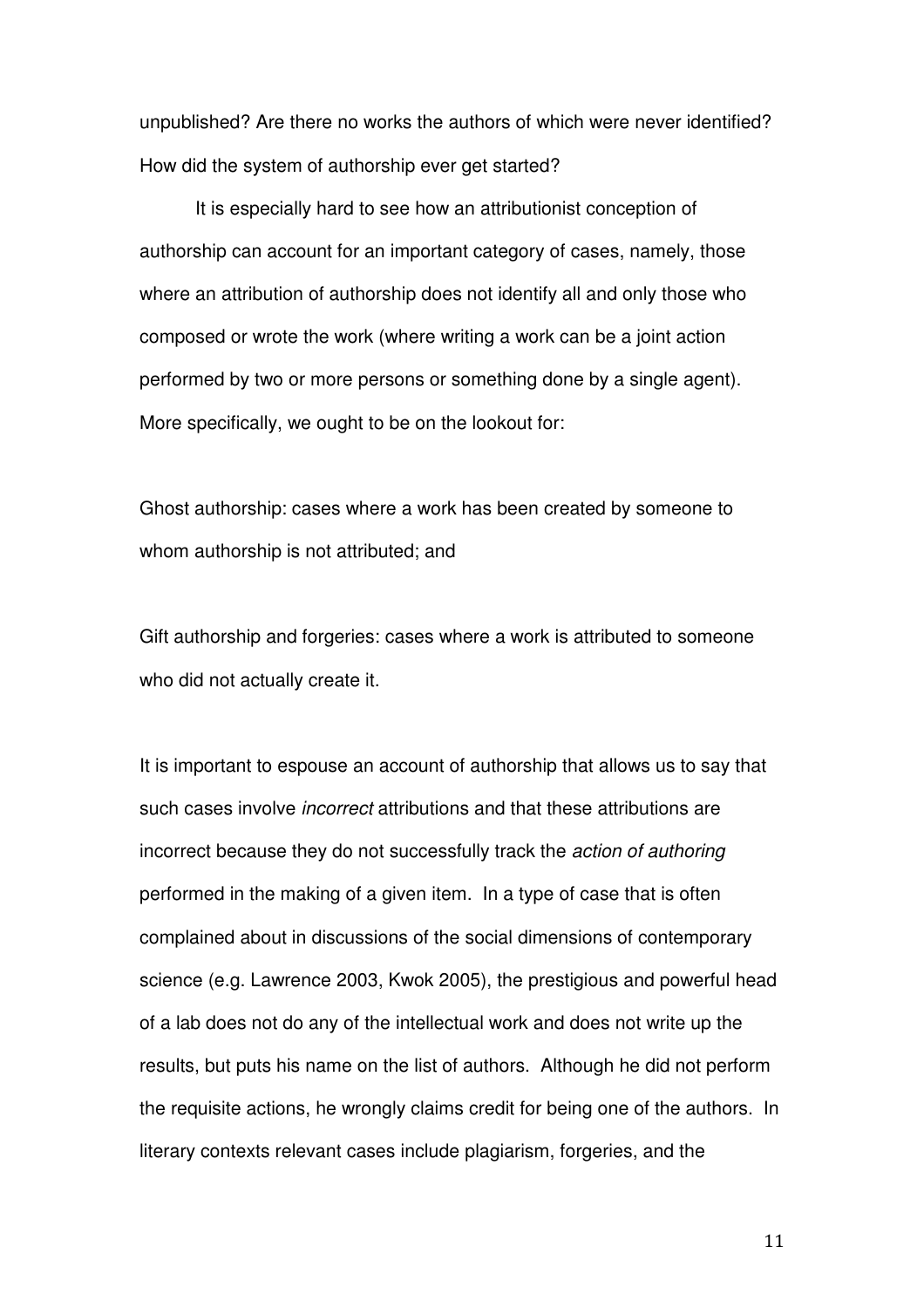exploitation of unacknowledged ghost writers (for a presentation of a number of cases, see Love 2002 and Ziegler 1950; the latter documents ancient Greek and Roman complaints about plagiarism as well as  $17<sup>th</sup>$  century treatises on the topic, such as Jacobus Thomasius Subaci's 1673 Dissertatio philosophica de plagio literario; for a contemporary complaint about plagiarism, see Weber 2007).

 A hard-core attributionist can bite the bullet and insist that there are no cases of ghost or gift authorship. It is hard to see why such a position should be accepted, however, especially when the attributionist recognizes the actions performed by the readers, editors, and theorists who engage in the making of attributions.

## Fictionalist Conceptions of Authorship

Assume that it is granted that phrases such as 'Dickens authored Great Expectations' are true by virtue of the writer's actions. It does not follow logically from this fact that the question of how the reader should interpret the text of this novel is thereby settled. More specifically, the reader need not search the text for evidence of the actual writer's attitudes and intentions. Instead, the reader might imagine an Author for this text along entirely different lines, developing this attribution in a fictional or 'as if' way of thinking (Nehamas 1981, 1986, 1987; Morgan 1988). The reader's concoction of a make-believe Author is based on the features of the text and does not have to correspond to what is believed about the actual writer of this text and the historical context in which the text was written. The reader may find the text more interesting when ideas that were unknown to the actual writer are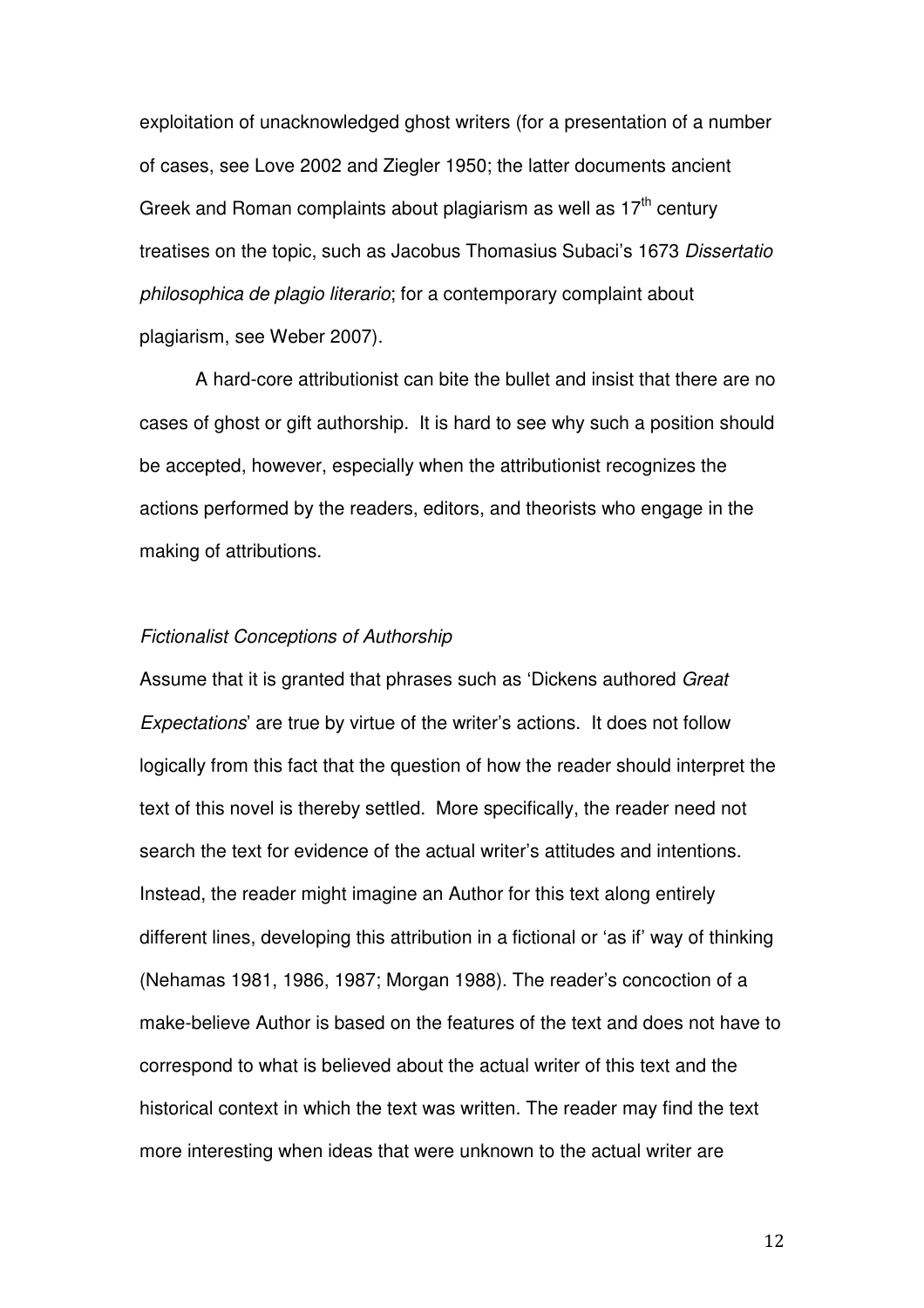brought to bear on its interpretation. Perhaps the shift to a fictionalist approach to authorship allows the proliferation of meanings poststructuralist meanings longed for by some theorists.

There are, however, objections to this fictionalist proposal. One is that it amounts to a massive and insufficiently motivated revision of the way people generally read literature. Attributions of authorship routinely express heartfelt belief: persons believed to have authored some work are admired or criticized for having done so. Having read and admired work W by author A, the reader wants to find other works by the same author, where 'the same author" does not refer to a figment of the reader's imagination. The fictionalist approach would appear to give the reader a desirable freedom, but may do so at the cost of preventing the reader from realizing the goal of discovering, or at least of trying to discover, the value and meaning of the actual writer's works.

This objection can by supported with reference to recent work by the psychologist Eefje Classen (2012). The results of her experiments with readers indicate that readers' understandings of texts are influenced by their beliefs about the persons responsible for writing those texts. Readers develop a mental representation that includes the author's characteristics, communicative intentions, and moral positions or attitudes. When they are given what they take to be information about the actual author's attitudes and background, readers' understandings of the text take this information into account. Classen's conclusion is that "the theoretical claim that the author is irrelevant for the interpretation of literary texts is untenable" (2012, p. 219).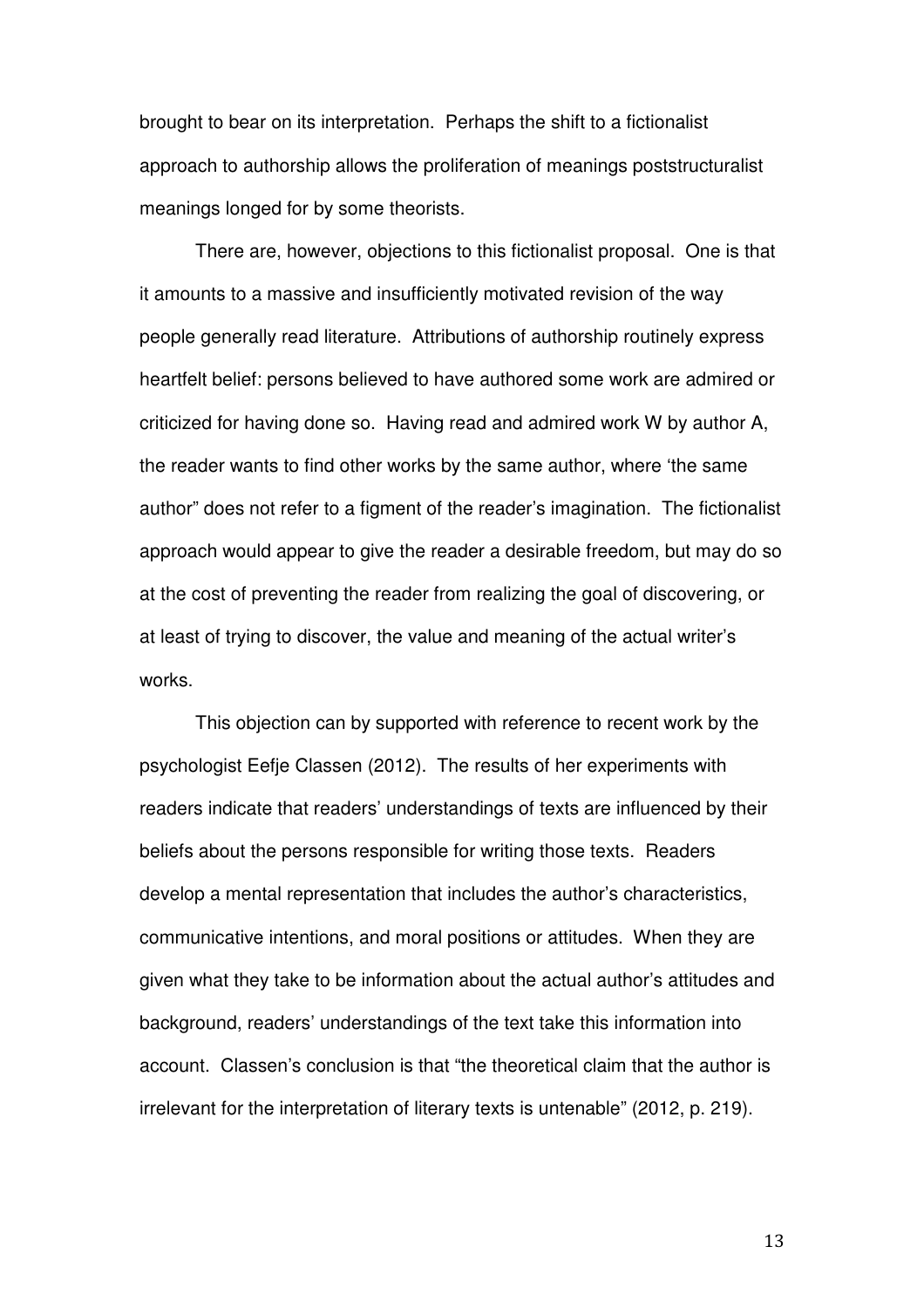The fictionalist approach recommends that an adequate response to literary works can be had by thinking only about the attitudes of the implied authors, which are the personae manifested in the texts alone. Such a recommendation is misguided if there are cases where features crucial to apt appreciation arise from divergences between the attitudes of the actual author and those expressed by the implicit authorial persona. Autobiographies are cases that would appear to belong to this category. While it would be naive to think that someone's autobiography conveys only truths about that person, it would be absurd to read it as only making assertions about an implicit author to be imagined by the reader. For example, when Jean-Paul Sartre writes in Les mots (1966) that he had no superego because he had his mother all to himself, this is a claim about the actual Sartre, not about some figment of the reader's imagination. If in writing about my own life I deviate from what I believe, my reports are lies, not fictions or invitations to make-believe. It can also be argued convincingly, as Alex Neil (1999) has done, that a poet's insincerity can be critically relevant, even in a case where this insincerity is not manifest in the text of the poem and would not be discernible to a reader interested only in the attitudes of the implied author.

## A Causal Conception of Authorship

Causal conceptions of authorship fill in the following schema:

S authors some work, W, just in case S intentionally performs actions  $A_1 - A_n$ .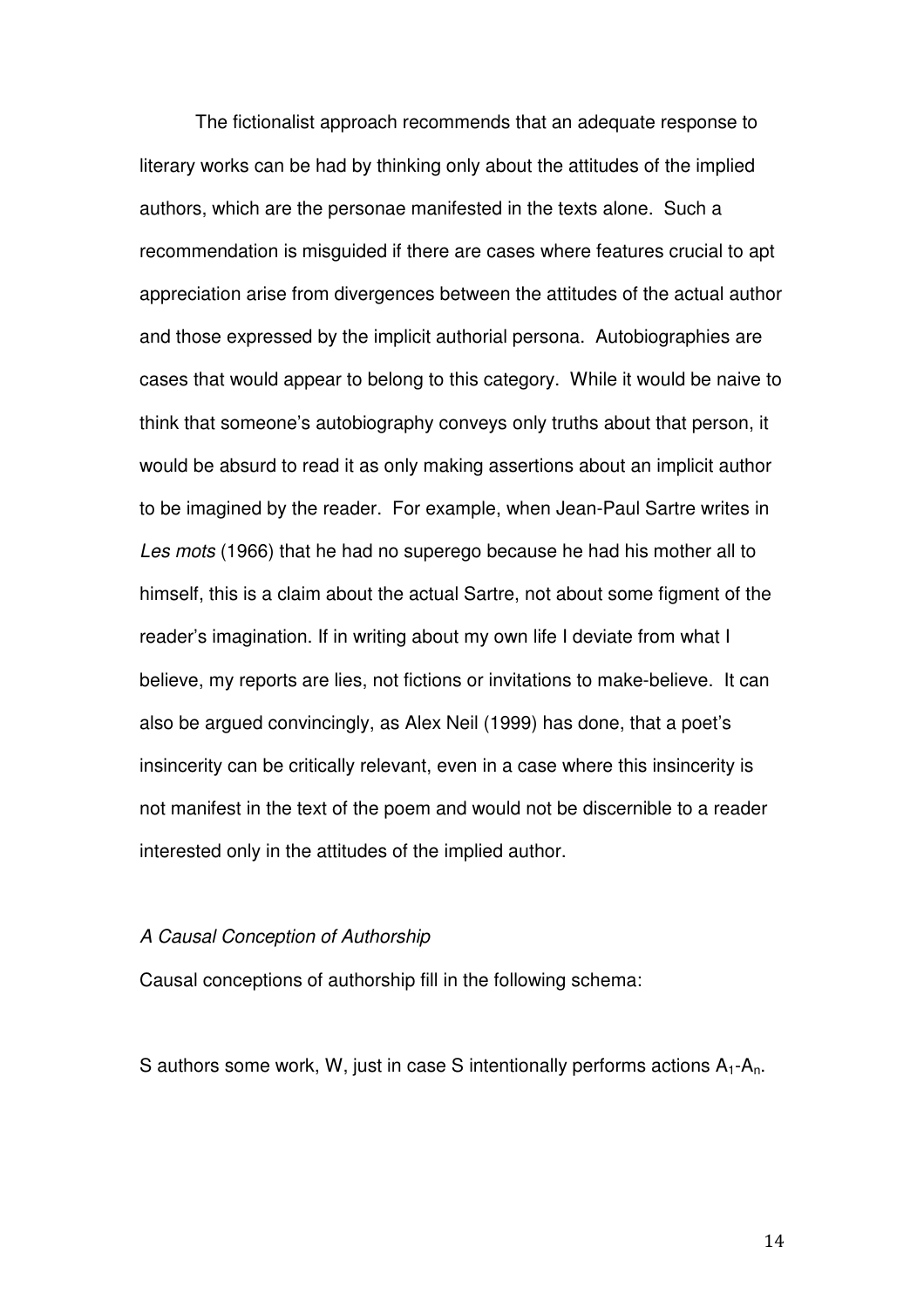Performing an intentional action entails exercising sufficient control over one's behavior: an involuntary sneeze is not an action (Mele and Moser 1994). This requirement is compatible with the intentional use of some random process in the generation of features of a work, since such a procedure can be intentionally selected as a means of production. Yet someone who exercises no control over what is included in a text is not the author of that work. The sufficient control requirement on authorship pertains to the both the internal and external conditions under which actions and choices take place. Authorship is vitiated by coercion. For example, when terrorists coerce someone into writing and signing a declaration, the hostage is not the author of the document. Even milder sorts of coercion are deemed relevant: some critics who claim that Mary Shelly was not really free to reject Percy Shelly's revisions of her text contend that her authorship of Frankenstein was thereby diminished or converted into a kind of collaboration; Bryon, on the other hand, freely allowed Mary Shelly to introduce revisions into the drafts she rewrote for him (for background, see Leader 1996).

Which kinds of intentional actions are required by authorship? Livingston's (1997, 2005) proposal is that authorship requires expressive actions, and more specifically, the making of an utterance. And what is an utterance? According to Grice's influential proposal, 'utterance' refers to anything that is a (plausible) candidate for non-natural meaning, which means anything that is the result of a certain complex kind of communicative intention (as discussed in Grice 1989). As Grice's strictures about communicative intentions are highly problematic, it is preferable to work with the neo-Gricean account set forth by Wayne C. Davis (2002). Here the key, utterance-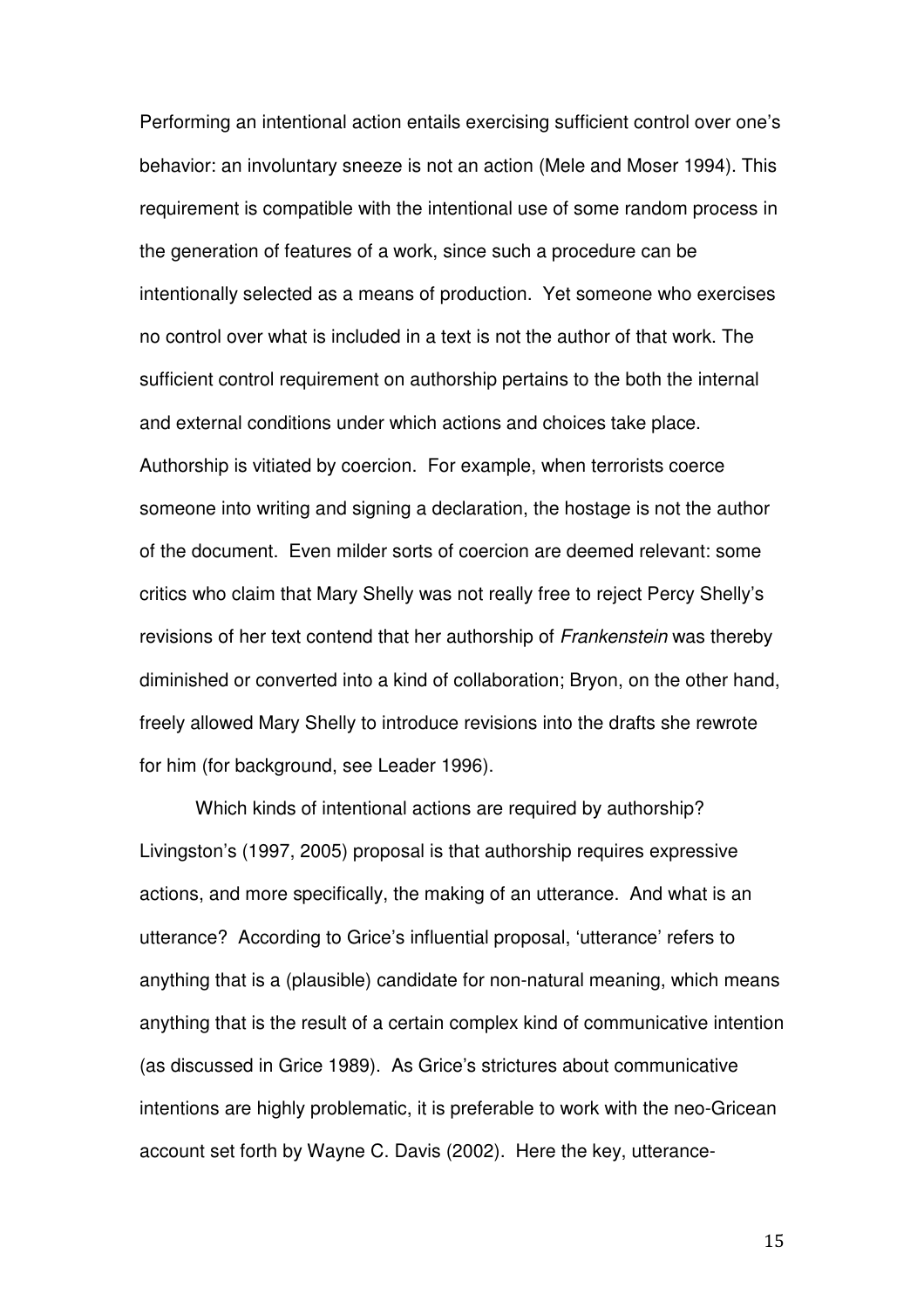constitutive intention is an expressive one aimed at indicating or manifesting the utterer's attitudes. According to this proposal, expression need not be sincere, veridical, or original. That an action is indicative of some attitude does not mean this attitude is actual (cf. "The clouds indicated rain, but it didn't rain'.)

Given these remarks about the sufficient-control and expressive intention conditions entailed by the making of an utterance, we arrive at the following causal account of authorship:

S authors x just in case x is S's utterance; and

 $S_1-S_n$  co-author x just in case x is their joint utterance

If this seems far too broad, remember that 'John was the author of the boring and poorly written email' is perfectly good English, as is 'Jacque's missive was a tissue of cliches'. To say that authorship requires the making of an utterance in a very broad sense leaves it open whether one wishes to make additional claims about sub-categories of authorship. One might, for example, develop some distinction between everyday utterances and works. The authorship of works, then, would be a subset of authorship more generally. This sort of thing is stipulated in many legal codes, such as the French legislation, where the problem of saying what does and does not count as *une* œuvre de l'esprit [a work of the mind] is handled by listing "statutory examples" (Adeney 2006, pp. 174-175).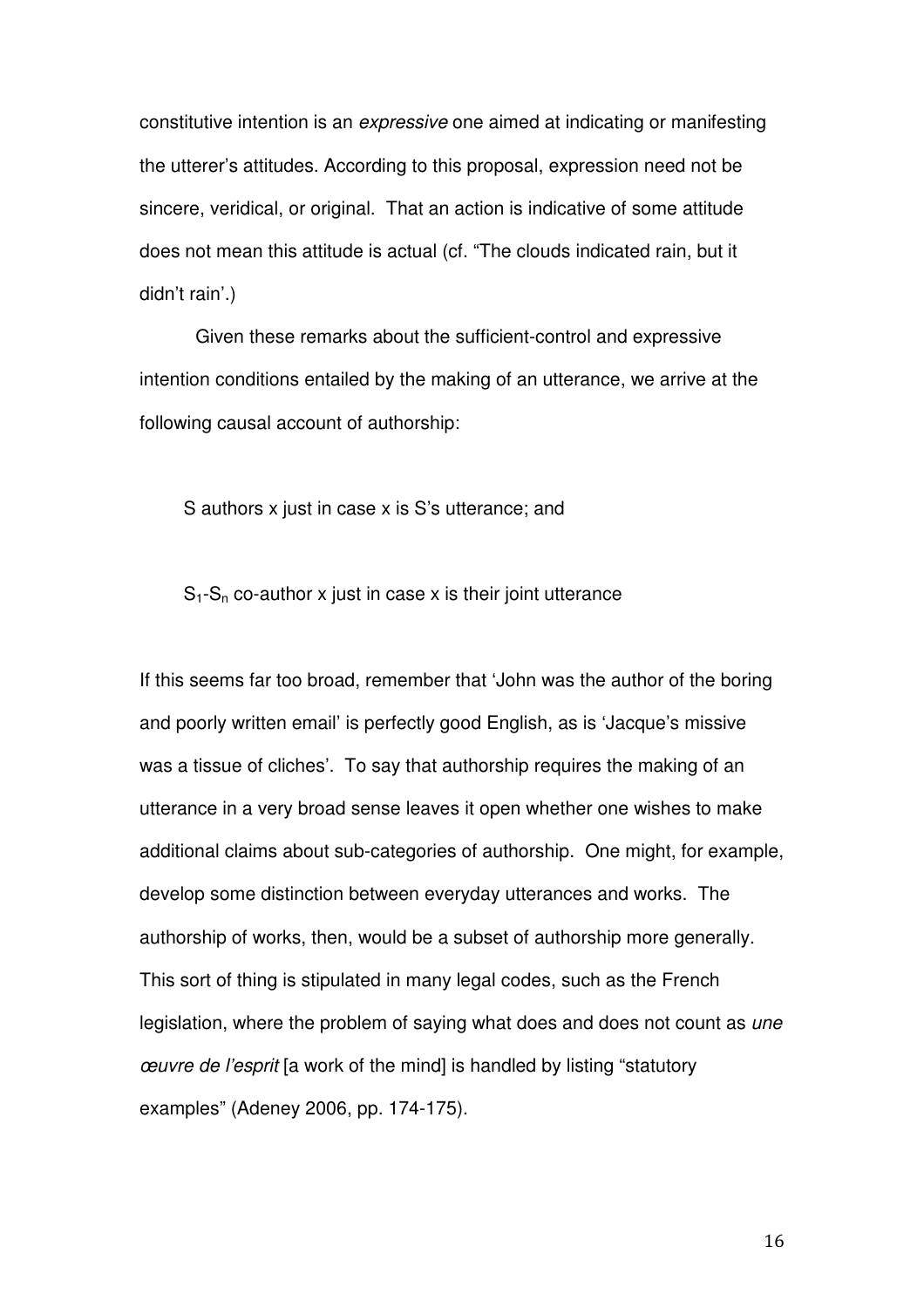The definitions of 'author' figuring within legal codes often include a novelty or originality condition: to be an author one must not only create a work, but the work has to be original. The rationale behind this sort of definition is that only authorial achievements satisfying these conditions can earn someone the authorial rights the code was designed to protect. Such legal usage is contradicted, however, by prevalent talk that allows that someone can be identified as the author of a plagiarism. The plagiarist copies all or part of the text of a work previously authored by someone else; the plagiarist then deceptively categorizes or presents this copied text as the product of his or her own devising, and not as something that was merely copied. We can allow that this is a species of authorship in our broadest sense and coherently go on to criticize the plagiarist's deceptive action. Authorship is one thing, honest and valuable authorship is something more. The most viable version of a causal theory of the authorship of utterances and works is a non-honorific, value-neutral one.

To come up with a conception of literary authorship, it would be necessary to apply some favoured distinction between literary and non-literary utterances or works, a topic that cannot be surveyed here (see Livingston 2003 for a survey). Also, different genres, such as the Petrarchan sonnet or the philosophical paper, clearly weigh additional success conditions on authorial intentions. Finally, a detailed account of joint authorship must identify assumptions about the conditions under which a given action can be jointly performed by two or more persons, another complex topic that cannot be taken up here.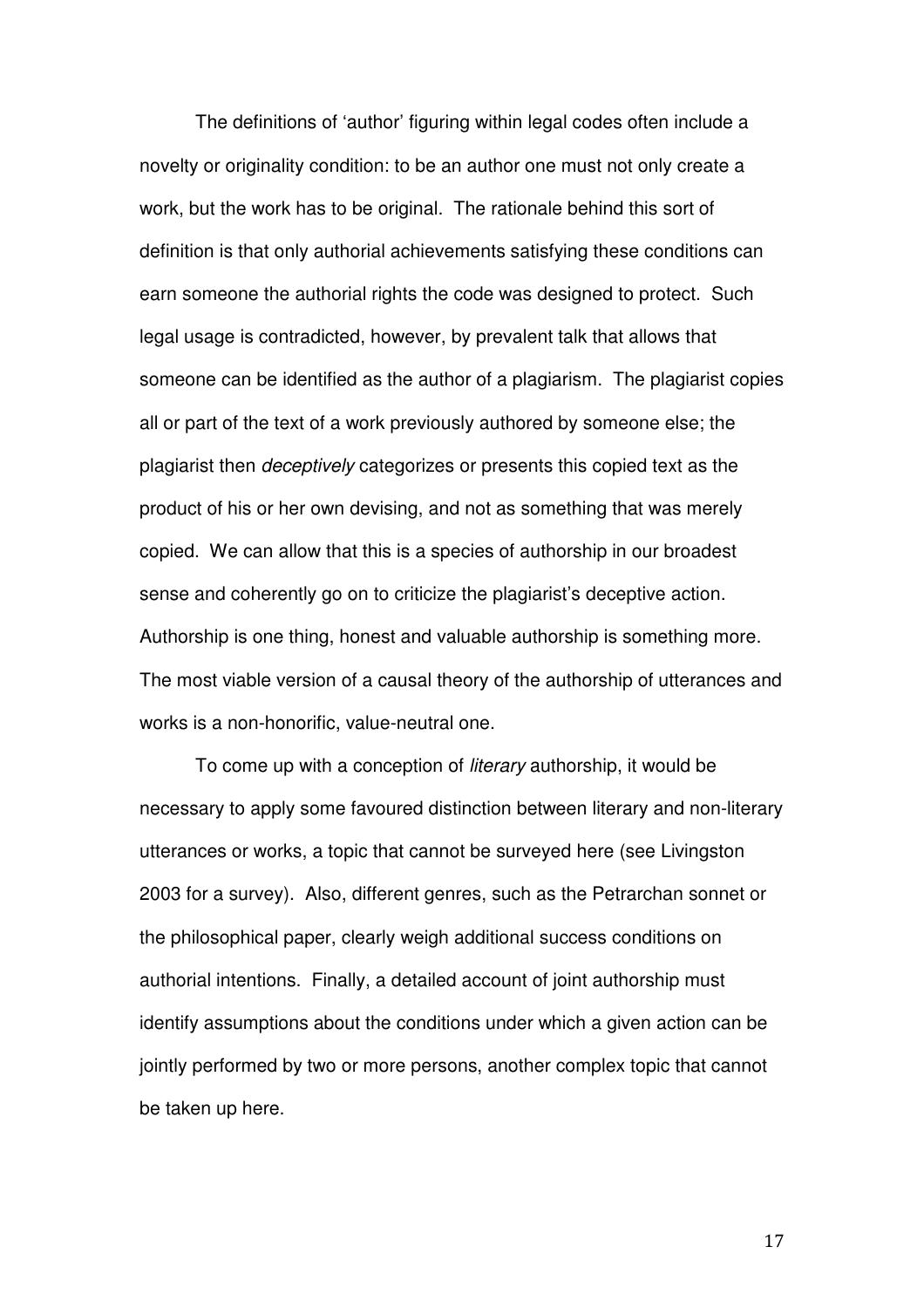## References

Abrams, Martin H. (1995) "What is Humanistic Criticism?" In The Emperor Redressed: Critiquing Critical Theory, ed. Dwight Eddins. Tuscaloosa: The University of Alabama Press, pp. 13-44.

Adeney, Elizabeth (2006) The Moral Rights of Authors and Performers: An International and Comparative Analysis. Oxford: Oxford University Press. Barthes, Roland (1968) 'La mort de l'auteur' Manteia, 5 (1968), 12–17; reprinted in Œuvres complètes, ed. Eric Marty. Paris: Seuil, 1994, vol. 2, 491– 5; trans. 'The Death of the Author', in Image-Music-Text, ed. Stephen Heath. London: Fontana, 1977, 142–8.

Beecroft, Alexander (2010) Authorship and Cultural Identity in Early Greece and China: Patterns of Literary Circulation. Cambridge: Cambridge University Press.

Bennett, Andrew (2005) The Author. London: Routledge.

Buranen, Lise, and Alice M. Roy, eds. (1999) Perspectives on Plagiarism and Intellectual Property in a Postmodern World. Albany: State University of New York Press.

Burke, Seán (1992) The Death and Return of the Author: Criticism and Subjectivity in Barthes, Foucault, and Derrida. Edinburgh: Edinburgh University Press, 1992.

——ed. Authorship: From Plato to Postmodern: A Reader. Edinburgh: Edinburgh University Press, 1995.

Chartier, Roger (1992) L'Ordre des livres. Paris: Alinea.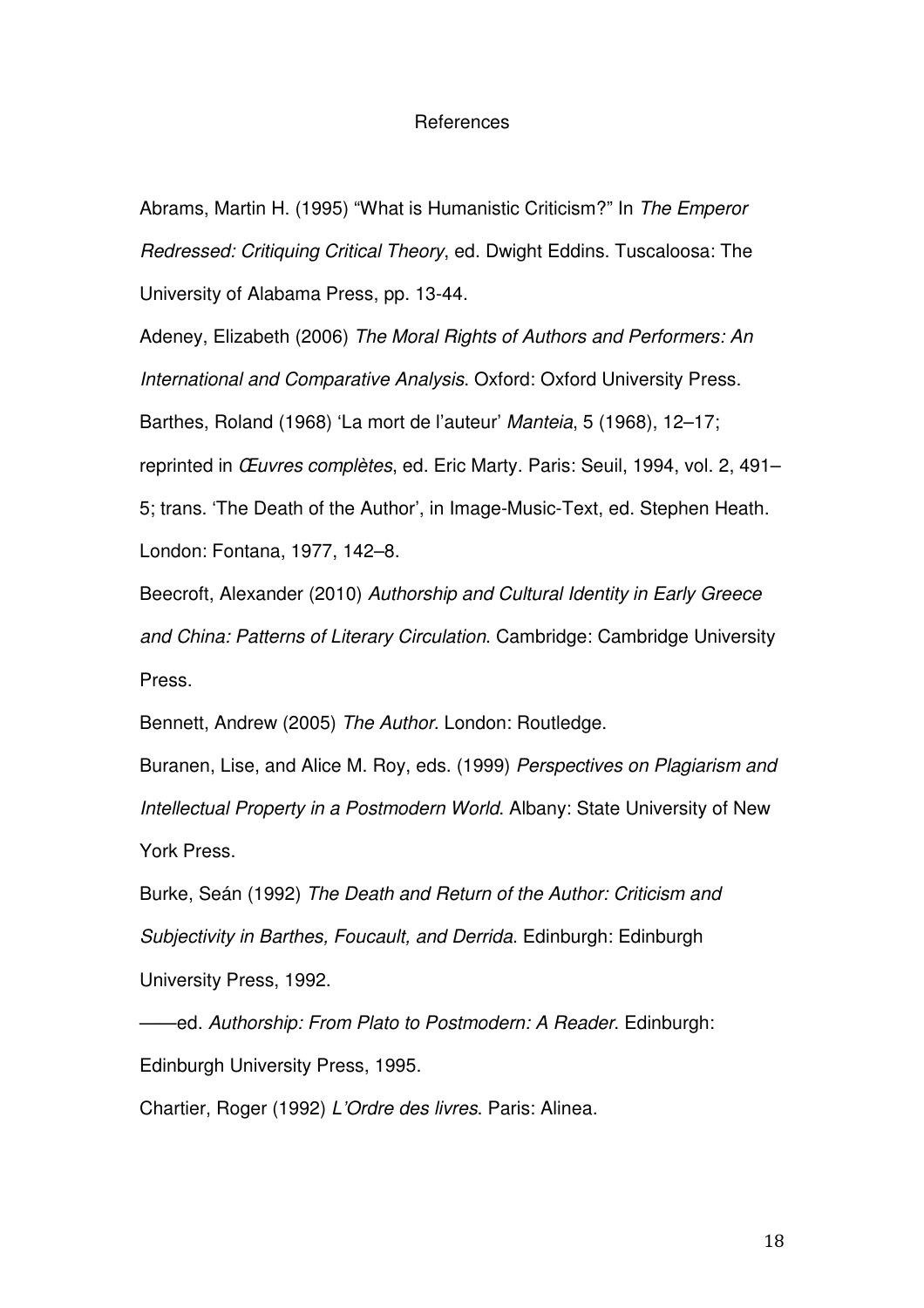-----. (2003) "Foucault's Chiasmus: Authorship between Science and Literature in the Seventeen and Eighteenth Centuries." In Mario Biagioli and Peter Galison, eds., Scientific Authorship: Credit and Intellectual Property in Science. New York and London: Routledge, pp. 13-32.

Claassen, Eefje (2012) Author Representations in Literary Reading. Amsterdam and Philadelphia: John Benjamins.

Davies, Gillian, and Kevin Garnett (2010) Moral Rights. London: Sweet & Maxwell.

Davis, Wayne C. (2002) Meaning, Expression, and Thought. Cambridge: Cambridge University Press.

Donovan, Stephen, Fjellestad, Danuta, and Rolf Lunden, eds. (2008) Authority Matters: Rethinking the Theory and Practice of Authorship. Amsterdam: Rodopi.

Foucault, Michel (1969) 'Qu'est-ce qu'un auteur?', Bulletin de la Société Française de la Philosophie, 63 (July–September 1969), 73–104. Reprinted in Dits et écrits 1954–1988, ed. Daniel Defert and François Ewald (Paris: Gallimard, 1994), i.789–821; Trans. Josué V. Harari, 'What is an Author?' in Textual Strategies: Perspectives in Post-Structuralist Criticism, ed. Josue´ V. Harari. Ithaca, NY: Cornell University Press, 1979, 141–60; trans. Donald F. Bouchard and Sherry Simon, 'What is an Author?' in Language, Counter-Memory, Practice: Selected Essays and Interviews, ed. Donald F. Bouchard. Ithaca, NY: Cornell University Press, 1977, 113–38; Trans. Karin Hofer and Anneliese Botont, "Was ist ein Autor?" in Texte zur Theorie der Autorschaft, ed. Fotis Jannidis, Gerhard Lauer, Matias Martinez, and Simone Winko. Stuttgart: Reclam, 2000, 198-229.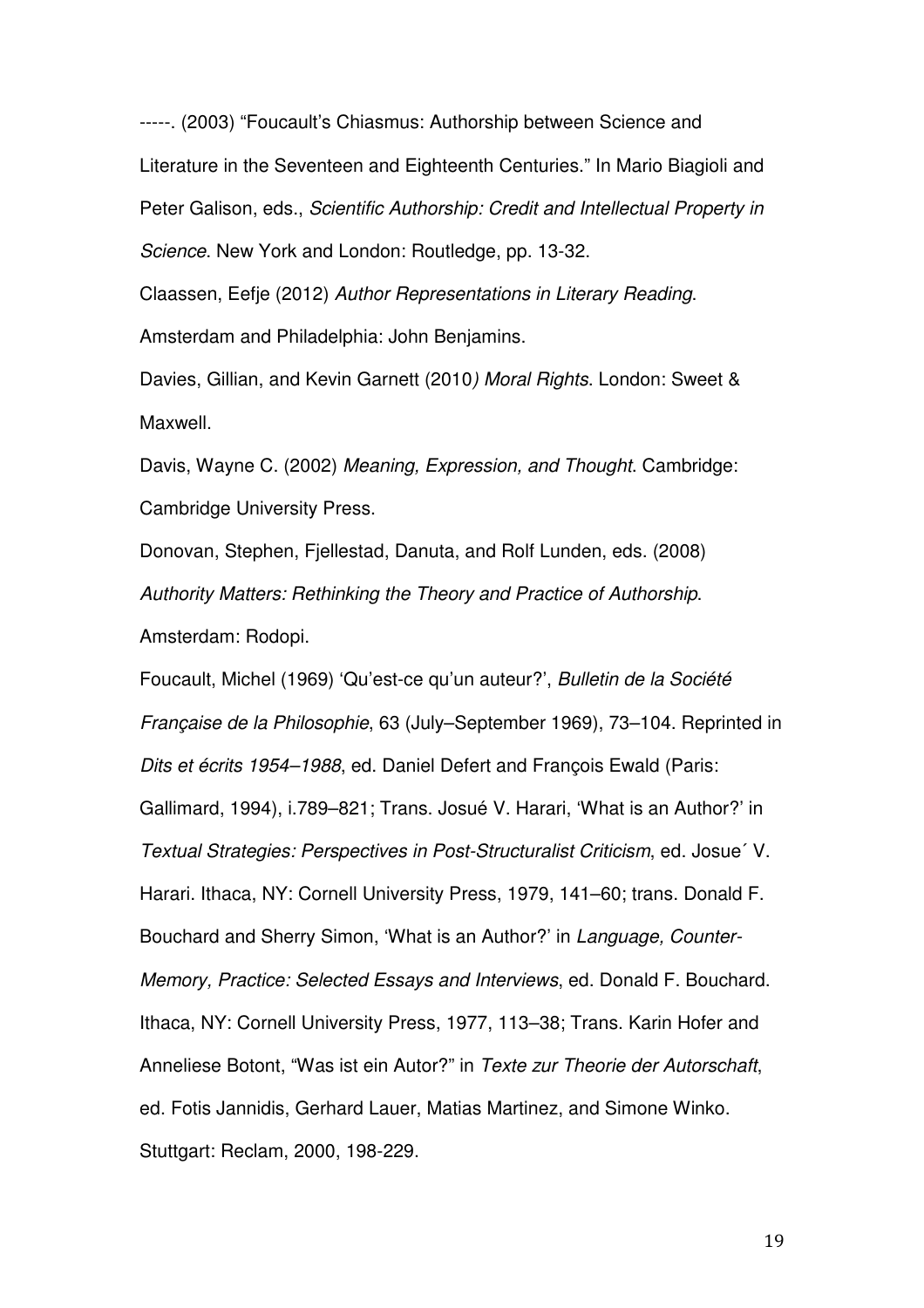Gallop, Jane (2011) The Deaths of the Author. Durham, NC: Duke University Press.

Grice, H. Paul (1989) Studies in the Way of Words. Cambridge, MA: Harvard University Press.

Gutbrodt, Fritz (2003) Joint Ventures: Authorship, Translation, Plagiarism. Bern: Peter Lang.

Hadjiafxendi, Kyriaki, and Polina Mackay (2007) Authorship in Context: From the Theoretical to the Material. Houndsmills, Basingstoke: Palgrave Macmillan.

Hendricks, Christina (2002) 'The Author['s] Remains: Foucault and the Demise of the "Author-Function"'. Philosophy Today, 46:2, 152-163.

Irwin, William, ed. (2002) The Death and Resurrection of the Author?

Westport, Conn.: Greenwood Press.

Jerome. De Viris lllustribus. In Nicene and Post-Nicene Fathers, Second

Series, Vol. 3. Trans. Ernest Cushing Richardson. Ed. Philip Schaff and Henry

Wace. Buffalo, NY: Christian Literature Publishing Co., 1892.

Kimmelman, Burt (1996) The Poetics of Authorship in the Later Middle Ages:

The Emergence of the Modern Literary Persona. New York: Peter Lang.

Kwok, L. S. (2005) 'The White Bull effect: abusive coauthorship and

publication parasitism'. The Journal of Medical Ethics, 31, 554-556.

Lamarque, Peter V. (1990) 'The Death of the Author: An Analytic Autopsy'.

The British Journal of Aesthetics, 48, 319-331.

Lawrence, P. A. (2003) 'The Politics of Publication'. Nature, 422, 259-261.

Leader, Zachary (1996) Revision and Romantic Authorship. Oxford:

Clarendon.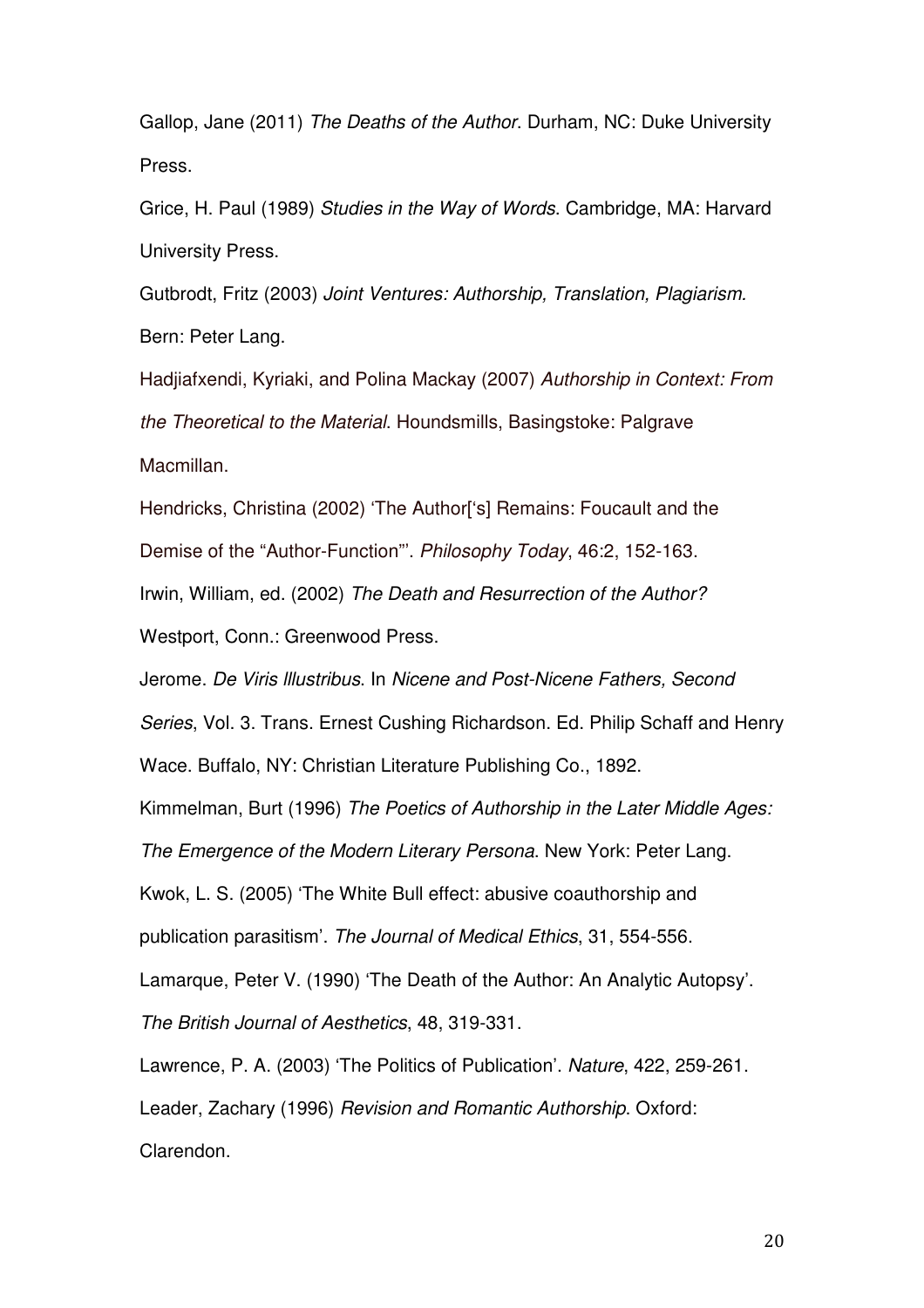Livingston, Paisley (1997) 'Cinematic Authorship'. In Film Theory and

Philosophy. Ed. Richard Allen and Murray Smith. Oxford: Oxford University

Press, 1997, pp. 132-48. Reprinted in Philosophy of Film and Motion Pictures,

ed. Noël Carroll and Jinhee Choi, Oxford: Blackwell, 2006, pp. 299-309.

-----. (2003) 'Literature'. In Oxford Handbook of Aesthetics. Ed. Jerrold Levinson. Oxford: Oxford University Press, pp. 536-554.

-----. (2005) Art and Intention. Oxford: Clarendon.

-----. (2008) 'When a Work is Finished'. The Journal of Aesthetics and Art Criticism, 66:4, 393-395.

-----. (2009) Cinema, Philosophy, Bergman. Oxford: Oxford University Press.

-----. and Carol Archer. 'Artistic Collaboration and the Completion of Works of

Art', The British Journal of Aesthetics, 50:4 (2010), 439-456.

-----. 'Discussion: On Authorship and Collaboration'. Journal of Aesthetics and Art Criticism, 69:2 (2011), 217-220.

Long, Pamela O. (2001) Openness, Secrecy, Authorship: Technical Arts and the Culture of Knowledge from Antiquity to the Renaissance. Baltimore: The Johns Hopkins University Press.

Love, Harold (2002) Attributing Authorship. Cambridge: Cambridge University Press.

Maley, Willy (2010) "Malfolio: Foul Papers on the Shakespeare Authorship Question." In William Leahy, ed. Shakespeare and His Authors: Critical Perspectives on the Authorship Question. London: Continuum, pp. 23-40. Martz, Louis L., and Aubrey Williams, eds. (1978) The Author in His Work: Essays on a Problem in Criticism. New Haven: Yale University Press.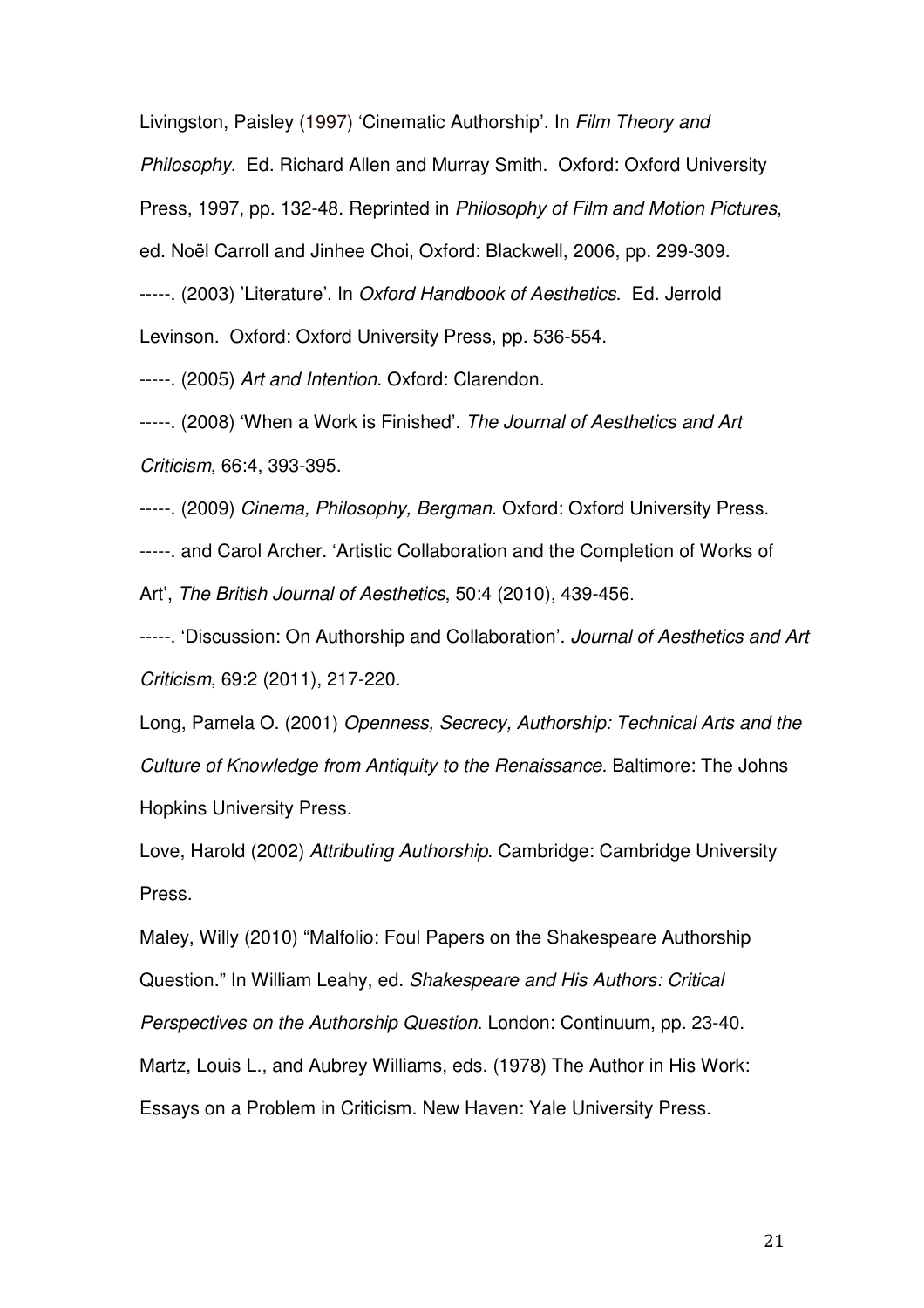Mele, Alfred R. and Paul K. Moser (1994) 'Intentional Action." Noûs, 28: 39- 68.

Merquior, J. G. (1985) Foucault. Berkeley: The University of California Press. Minnis, A. J. (1988) Medieval Theory of Authorship: Scholastic Literary Attitudes in the Late Middle Ages. 2nd edn. Aldershot: Scolar Press.

Morgan, Michael L. (1988) "Authorship and the History of Philosophy," Review

of Metaphysics, 42: 337-355.

Nehamas, Alexander. 'Writer, Text, Work, Author', in Literature and the Question of Philosophy, ed. Anthony J. Cascardi. Baltimore, Md.: Johns Hopkins University Press, 1987, 265–91.

——'What an Author Is', Journal of Philosophy, 83 (1986), 685–91.

——'The Postulated Author: Critical Monism as a Regulative Ideal', Critical Inquiry, 8 (1981), 131–49.

Neill, Alex (1999) "Inauthenticity, insincerity, and poetry." In Performance and authenticity in the arts. Ed. Salim Kemal and Ivan Gaskell. Cambridge: Cambridge University Press, pp. 197-214.

Rajan, Mira T. Sundara (2011) Moral Rights: Principles, Practice and New Technology. Oxford: Oxford University Press.

Rose, Mark (1993). Authors and Owners: The Invention of Copyright.

Cambridge, MA: Harvard University Press.

Sartre, Jean-Paul (1966) Les mots. Paris: Gallimard.

Saunders, David (1992) Authorship and Copyright. London: Routledge.

Stecker, Robert. 'Apparent, Implied, and Postulated Authors', Philosophy and Literature, 11 (1987), 258–71.